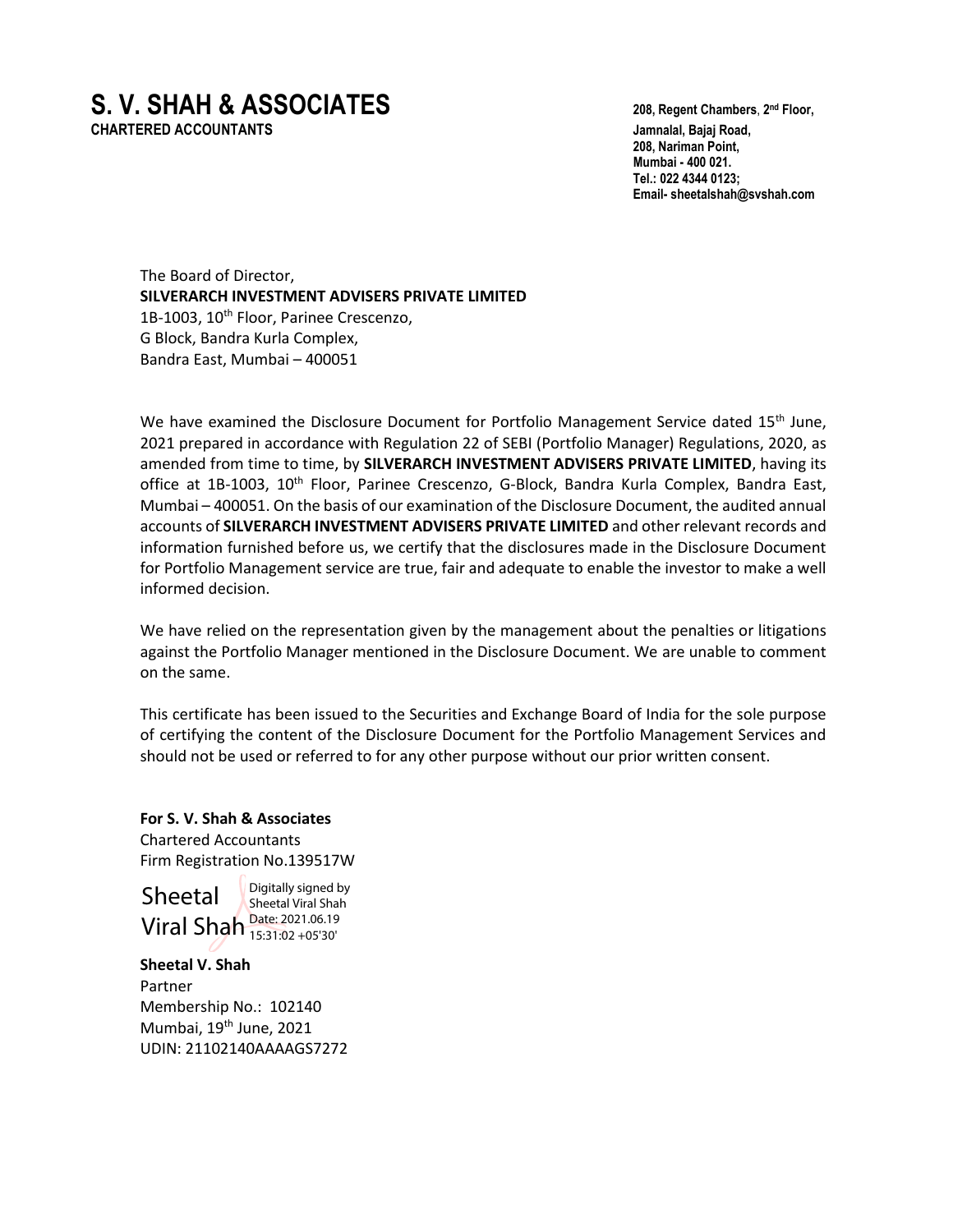

This Disclosure Document has been filed with the Securities and Exchange Board of India (SEBI) along with the certificate in the prescribed format in terms of the Regulation 22 of the SEBI (Portfolio Managers) Regulations, 2020, as amended from time to time.

The purpose of this Document is to provide essential information about the portfolio management services in a manner to assist and enable the investors in making informed decision for engaging SilverArch Investment Advisers Private Limited as a Portfolio Manager.

This disclosure document contains the necessary information about SilverArch Investment Advisers Private Limited as a 'Portfolio Manager' as required by you as an investor before investing, and you are advised to carefully read this entire document before making any investment decision and to retain it for future reference. Please do not hesitate to seek any clarifications on this document from us.

The document has neither been approved or disapproved by SEBI nor has SEBI certified the accuracy or adequacy of the contents of the Document.

| <b>Name</b>   | Mr. Sanjeev Patni, Founder & CEO       |
|---------------|----------------------------------------|
| Telephone No. | +91 99300 39399                        |
| Email ID      | investor.services@silverarchinvest.com |

The Principal Officer designated by the Portfolio Manager is as under:

The disclosure document is dated June 15, 2021.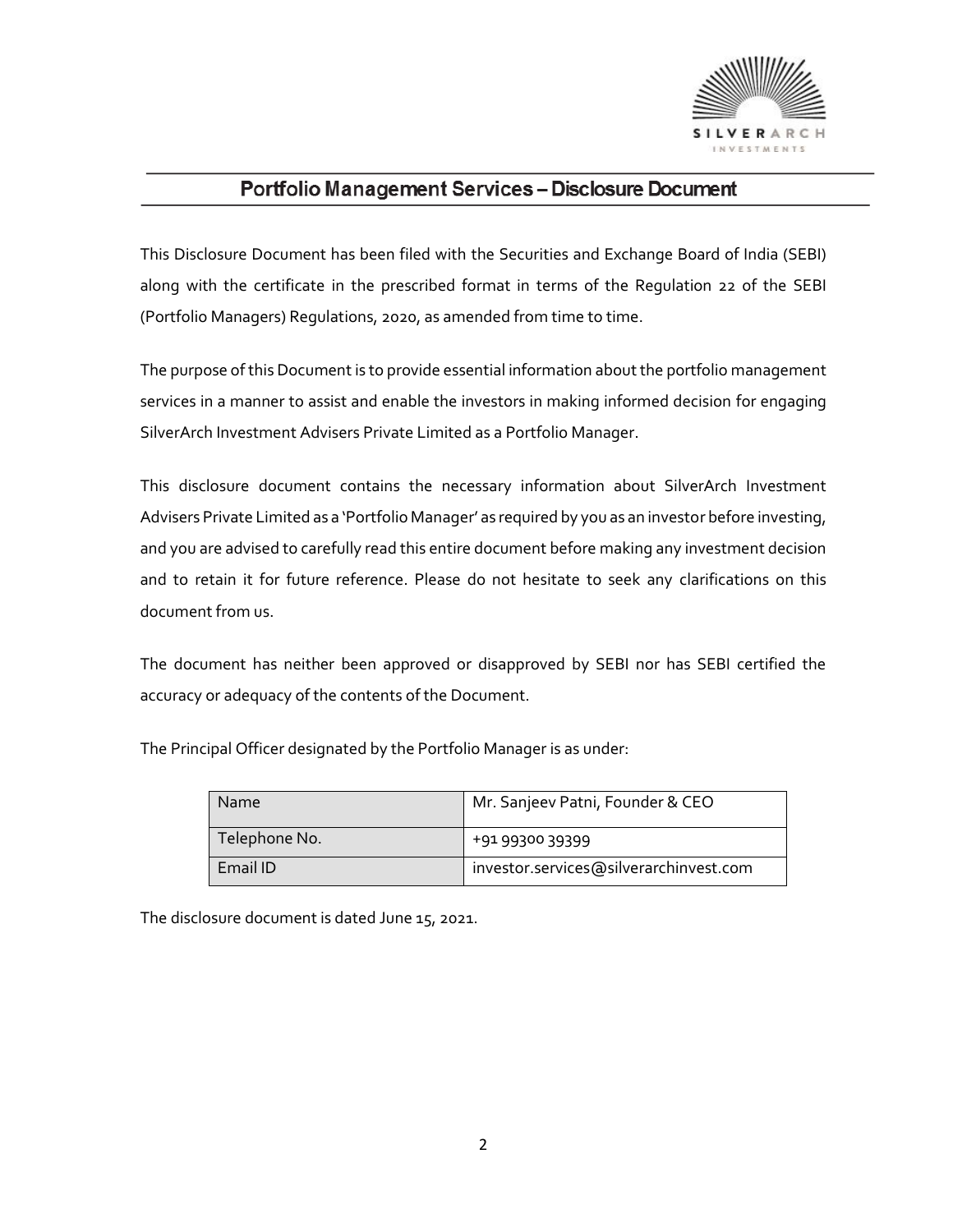

# **INDEX**

| Sr. No. | Contents                                                           | Page Nos. |
|---------|--------------------------------------------------------------------|-----------|
| 1.      | Disclaimer                                                         | 3         |
| 2.      | Definitions                                                        |           |
| 3.      | Description                                                        |           |
| 3.1     | History, Present Business and Background of The Portfolio Manager  | 6         |
| 3.2     | Promoters of The Portfolio Manager, Directors and Their Background | 6         |
| 3.3     | Details of Group Companies                                         | 8         |
| 3.4     | Details of Services and Investment Approaches Being Offered        | 8         |
| 4.      | Penalties, Pending Litigation or Proceeding etc.                   | 8         |
| 5.      | Details of Services Being Offered                                  | 9         |
| 5.1     | Investment Objective, Investment Approaches and Policies           | 9         |
| 5.2     | Types of Services Offered                                          | 9         |
| 5.3     | Types of Plan Offered                                              | 11        |
| 6.      | <b>Risk Factors</b>                                                | 15        |
| 7.      | <b>Client Representation</b>                                       | 19        |
| 8.      | Disclosures in Respect of Transaction with Related Parties         |           |
| 9.      | Financial Performance of The Portfolio Manager                     |           |
| 10.     | Performance of The Portfolio Manager                               | 20        |
| 11.     | <b>Audit Observations</b>                                          | 21        |
| 12.     | Nature of Expenses                                                 | 21        |
| 13.     | Taxation                                                           | 23        |
| 14.     | <b>Accounting Policies/Valuations</b>                              | 23        |
| 15.     | <b>Investors Services</b>                                          | 26        |
| 16.     | Grievance Redressal and Dispute Settlement Mechanism               | 26        |
| 17.     | General                                                            | 28        |
|         | Form C                                                             | 29        |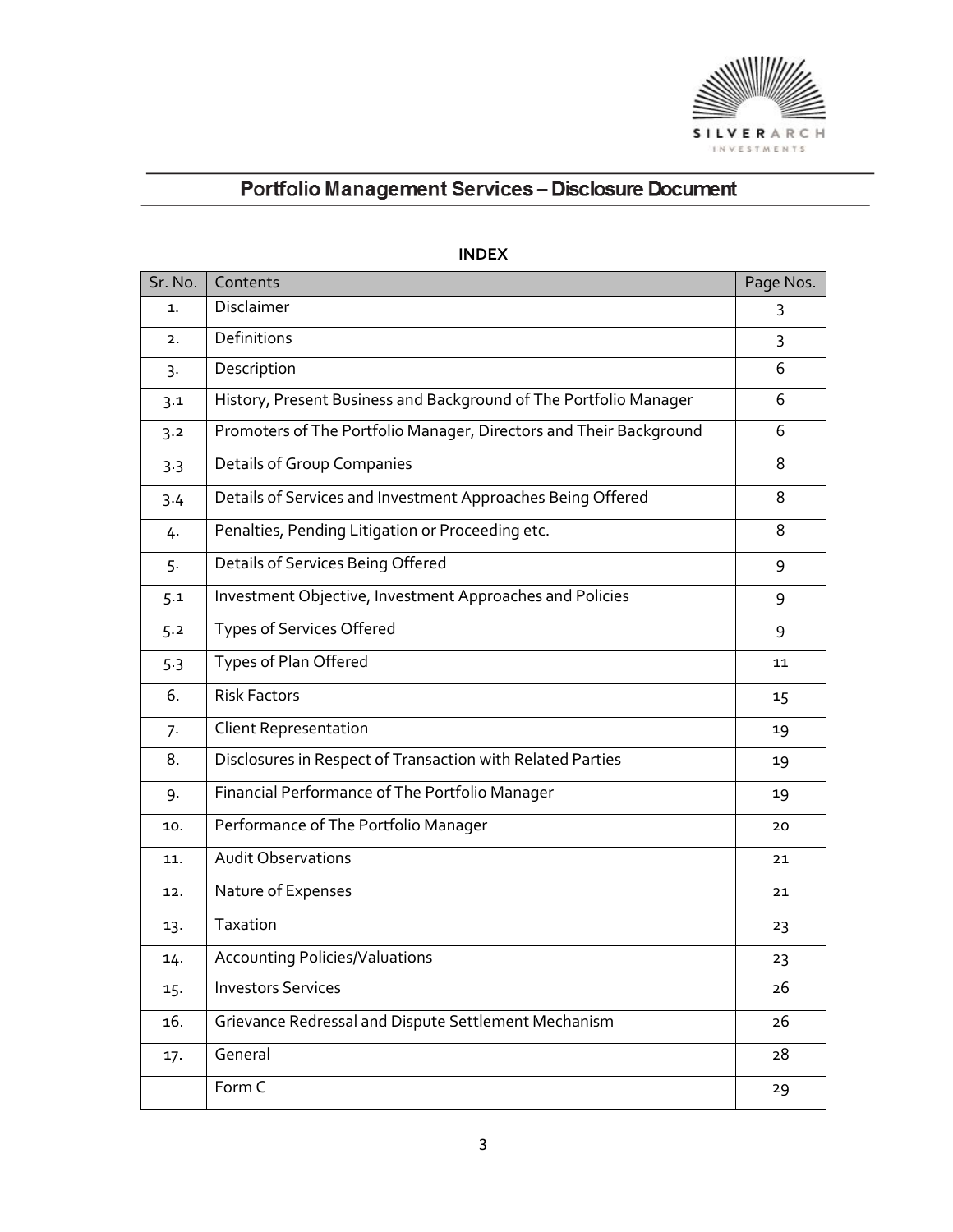

### **1. DISCLAIMER**

This document has been prepared in accordance with the Securities and Exchange Board of India (Portfolio Managers) Regulations, 2020 and has been filed with the Securities and Exchanges Board of India (SEBI). This Document has neither been approved nor disapproved by SEBI nor has SEBI certified the accuracy or adequacy of the contents of this Document. This document is not for public distribution and has been furnished to you solely for your information and may not be reproduced or redistributed to any other person. No part of this material may be duplicated in any form and/or redistributed without prior written consent of management of SilverArch Investment Advisers Private Limited.

### **2. DEFINITIONS**

In this Disclosure Document, the following words and expressions shall have the meaning specified herein, unless the context otherwise requires:

| i)   | "Act" means the Securities and Exchange Board of India Act, 1992.                                                                                                                                                                                                                                                                                                                                                                                                                                                                                                                                      |
|------|--------------------------------------------------------------------------------------------------------------------------------------------------------------------------------------------------------------------------------------------------------------------------------------------------------------------------------------------------------------------------------------------------------------------------------------------------------------------------------------------------------------------------------------------------------------------------------------------------------|
| ii)  | "Advisory Portfolio Management Service" means the portfolio management services<br>rendered to the Client, by the Portfolio Manager, on the term and conditions contained in the<br>Agreement with respect to the Assets (including the Portfolio and the Funds) of the Client,<br>where the Portfolio Manager shall provide advice in relation to the Assets. The Portfolio<br>Manager shall be solely acting as an advisor to the Client without full discretion to make<br>investment decisions. Final decision will be the absolute discretion of the Client and entirely at<br>the Client's risk. |
| iii) | "Agreement" means the agreement executed between the Portfolio Manager and its clients<br>and shall include all modifications, alterations or deletions thereto made in writing upon mutual<br>consent of the parties there to, in terms of Regulation 22 and as per Schedule IV of SEBI<br>(Portfolio Managers) Regulations, 2020 and amendments to the Act from time to time.                                                                                                                                                                                                                        |
| iv)  | "Application" means the application made by the Client to the Portfolio Manager to place the<br>monies and/or securities therein mentioned with the Portfolio Manager for Portfolio<br>Management Services. Upon execution of the Agreement by the Portfolio Manager, the<br>Application shall be deemed to form an integral part of the Agreement. Provided that in case<br>of any conflict between the contents of the Application and the provisions of the Agreement,<br>the provisions of the Agreement shall prevail.                                                                            |
| V)   | "Assets" means (i) the Portfolio and/or (ii) the Funds.                                                                                                                                                                                                                                                                                                                                                                                                                                                                                                                                                |
| vi)  | "AUM" means Assets Under Management.                                                                                                                                                                                                                                                                                                                                                                                                                                                                                                                                                                   |
| vii) | "Bank Account" means one or more client bank accounts opened, maintained and operated<br>by the Portfolio Manager for the purpose of managing funds on behalf of the investors or by<br>client with any of the Scheduled Commercial Banks.                                                                                                                                                                                                                                                                                                                                                             |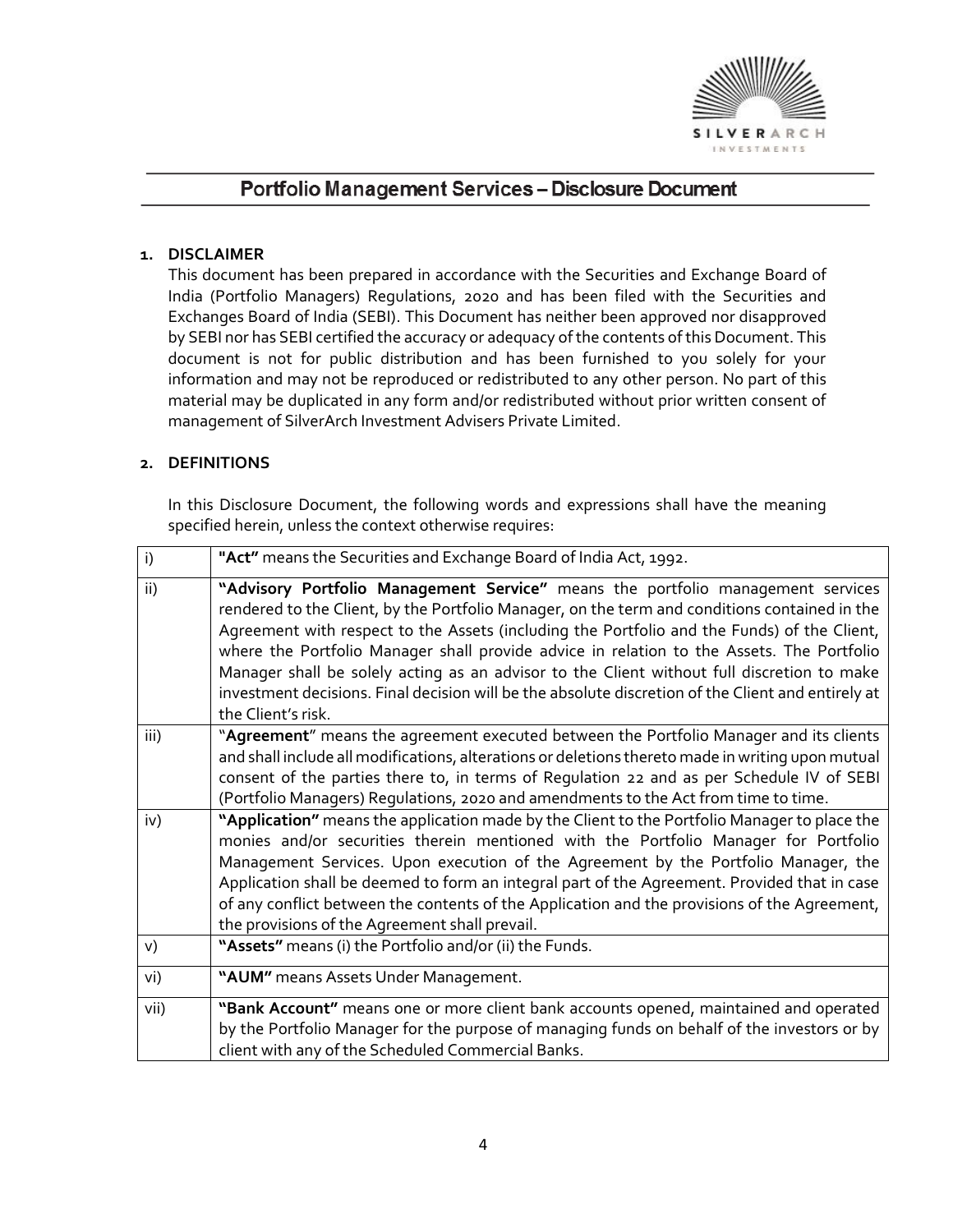

| viii)  | "Board" or "SEBI" means the Securities and Exchange Board of India established under sub-<br>section (1) of Section 3 of the Securities and Exchange Board of India Act, 1992, as amended<br>from time to time.                                                                                                                                                                                                                                                                                                                    |
|--------|------------------------------------------------------------------------------------------------------------------------------------------------------------------------------------------------------------------------------------------------------------------------------------------------------------------------------------------------------------------------------------------------------------------------------------------------------------------------------------------------------------------------------------|
| ix)    | "Chartered Accountant" means a Chartered Accountant as defined in clause (b) of sub section<br>(1) of section 2 of the Chartered Accountants Act, 1949 (38 or 1949) and who has obtained a<br>certificate of practice under sub-section (1) of section 6 of the Act.                                                                                                                                                                                                                                                               |
| X)     | "Client" or "Investor" means any person who registers with the Portfolio Manager and enters<br>into an agreement with the Portfolio Manager for availing the services of portfolio<br>management.                                                                                                                                                                                                                                                                                                                                  |
| xi)    | "Custodian" means any entity who carries on or proposes to carry on the business of providing<br>custodial services duly holding a Certificate of Registration under SEBI (Custodian of Securities)<br>Requlations, 1996.                                                                                                                                                                                                                                                                                                          |
| xii)   | "Depository Account" means an account of the Client or for the Client opened, maintained<br>and operated by the Portfolio Manager for the purpose of managing custody of the Securities<br>in dematerialized form on behalf of the Client with a depository participant registered under<br>the SEBI (Depositories and Participants) Regulations 1996.                                                                                                                                                                             |
| xiii)  | "Disclosure Document" means this disclosure document issued by SilverArch Investment<br>Advisers Private Limited for offering portfolio management services, prepared in terms of<br>Schedule V of the SEBI (Portfolio Managers) Regulations 2020.                                                                                                                                                                                                                                                                                 |
| xiv)   | " Discretionary Portfolio Management Service" means the portfolio management services<br>rendered to the Client, by the Portfolio Manager, on the terms and conditions contained in the<br>Agreement with respect to the Assets (including the Portfolio and the Funds) of the Client,<br>where the Portfolio Manager exercises its sole and absolute discretion with respect to<br>investments or management of the Assets of the Client, entirely at the Client's risk, in such<br>manner as the Portfolio Manager may deem fit. |
| XV)    | "Financial year" means the year starting from 1st April and ending on 31st March of the following<br>year.                                                                                                                                                                                                                                                                                                                                                                                                                         |
| xvi)   | "Funds" means the moneys placed by the Client with the Portfolio Manager for Portfolio<br>Management Services pursuant to the Agreement and includes the moneys mentioned in the<br>Application and any subsequent accretions thereto, the proceeds of the sale or other realization<br>of the Portfolio and interest, dividend or other moneys arising from the Assets, so long as the<br>same is managed or advised by the Portfolio Manager.                                                                                    |
| xvii)  | "HUF" means Hindu Undivided Family as defined in the Section 2(31) of the Income Tax Act,<br>1961.                                                                                                                                                                                                                                                                                                                                                                                                                                 |
| xviii) | "Initial Corpus" means the value of the Funds and the market value of Securities brought in by<br>the Client and accepted by the Portfolio Manager at the time of entering into an agreement<br>with the Portfolio Manager to avail its portfolio management services.                                                                                                                                                                                                                                                             |
| xix)   | "Investment Approach" is a broad outlay of the type of securities and permissible instruments<br>to be invested in by the Portfolio Manager for the Client, taking into account factors specific to                                                                                                                                                                                                                                                                                                                                |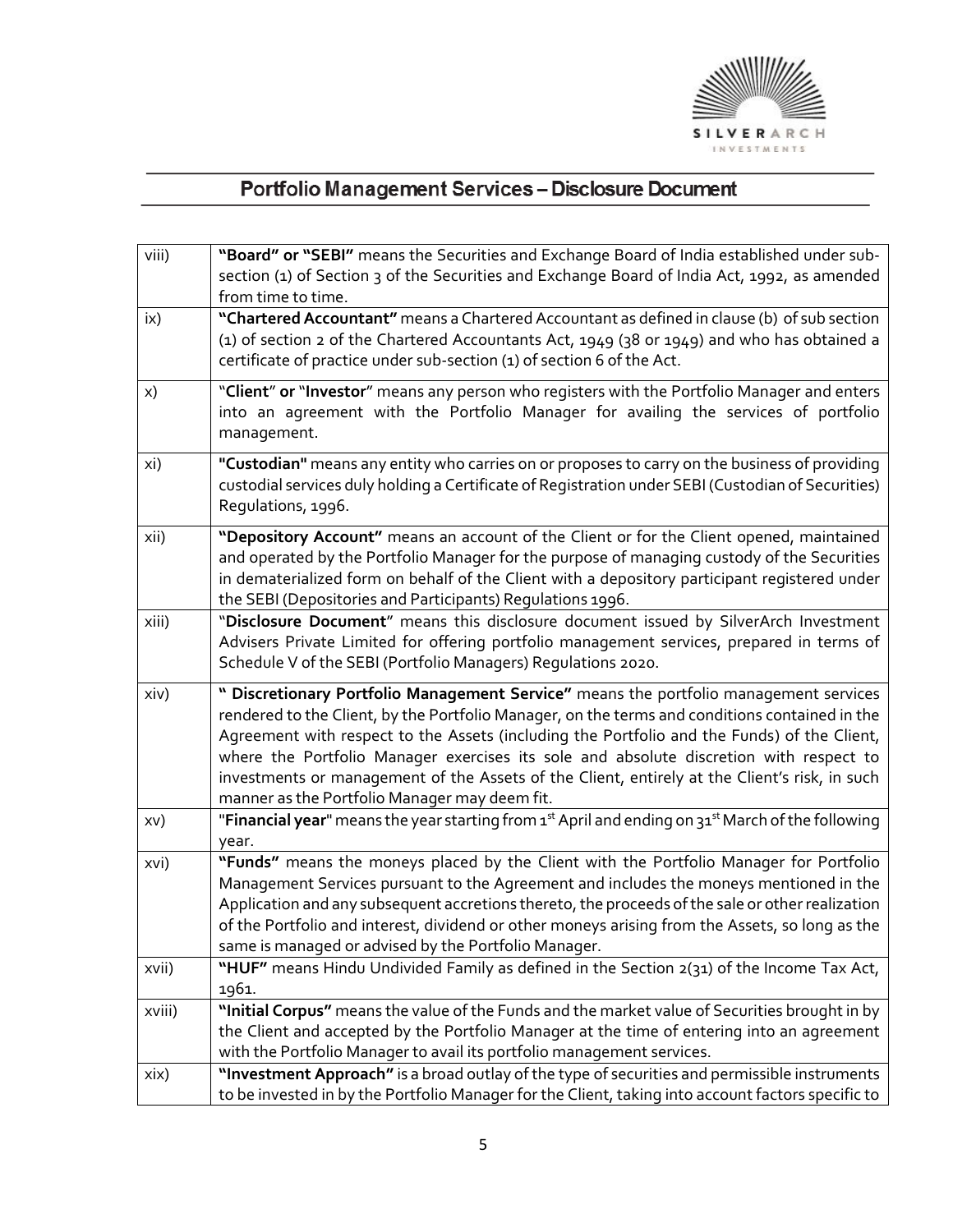

|         | the Clients and Securities and includes any of the current investment approach or such<br>investment approach that may be introduced by the Portfolio Manager, from time to time.                                                                                                                                                                                                                                                                                                                                                                                                                                                                                                         |
|---------|-------------------------------------------------------------------------------------------------------------------------------------------------------------------------------------------------------------------------------------------------------------------------------------------------------------------------------------------------------------------------------------------------------------------------------------------------------------------------------------------------------------------------------------------------------------------------------------------------------------------------------------------------------------------------------------------|
| XX)     | "NRI" means Non-resident Indian as defined in Section 2(30) of the Income Tax Act, 1961.                                                                                                                                                                                                                                                                                                                                                                                                                                                                                                                                                                                                  |
| xxi)    | "Person" includes any individual, partners in partnership, central or state government,<br>company, body corporate, cooperative society, corporation, trust, society, Hindu Undivided<br>Family or any other body of persons, whether incorporated or not.                                                                                                                                                                                                                                                                                                                                                                                                                                |
| xxii)   | "Portfolio" means the total holdings of all investments, securities and funds belonging to the<br>client managed by the Portfolio Manager pursuant to the Agreement. This includes any<br>securities acquired by the Portfolio Manager through investment of Funds and bonus and rights<br>shares in respect of Securities forming part of the Portfolio, so long as the same is managed by<br>the Portfolio Manager.                                                                                                                                                                                                                                                                     |
| xxiii)  | "Portfolio Manager" means SilverArch Investment Advisers Private Limited, a company<br>incorporated under the Companies Act, 1956 and registered with SEBI as a Portfolio Manager<br>under Registration Number INPooooo5759, who pursuant to a contract or arrangement or<br>agreement with a Client/Investor, advises or directs or undertakes on behalf of the<br>Client/Investor (whether as a discretionary Portfolio Manager or otherwise) the management<br>or administration of a portfolio of securities or the funds of the Client/Investor, as the case may<br>be.                                                                                                              |
| xxiv)   | "Portfolio Management Fees" means the fees payable by the client to the Portfolio Manager<br>as specified in the Agreement, for the Portfolio Management Services.                                                                                                                                                                                                                                                                                                                                                                                                                                                                                                                        |
| xxv)    | "Portfolio Management Services" or "PMS" means the Portfolio Management Services<br>rendered to the Client by the Portfolio Manager, on the term and conditions contained in the<br>Agreement and in accordance with the rules and regulations (whether as a discretionary<br>portfolio manager or otherwise), with respect to investments or management of the Portfolio<br>of Securities and the Funds of the Client.                                                                                                                                                                                                                                                                   |
| xxvi)   | "Principal Officer" means a person designated by the portfolio manager under the SEBI<br>(Portfolio Managers) Regulations 2020, responsible for the activities of Portfolio Manager.                                                                                                                                                                                                                                                                                                                                                                                                                                                                                                      |
| xxvii)  | "Regulations" means the Securities and Exchange Board of India (Portfolio Managers)<br>Regulations, 2020, as amended from time to time.                                                                                                                                                                                                                                                                                                                                                                                                                                                                                                                                                   |
| xxviii) | "Rules" means Securities and Exchange Board of India (Portfolio Managers) Rules, 2020, as<br>may be amended from time to time.                                                                                                                                                                                                                                                                                                                                                                                                                                                                                                                                                            |
| xxix)   | "Securities" shall mean and include securities/instruments of portfolio entities, all marketable<br>securities including equity shares, quasi equity shares, preference shares, debentures (whether<br>convertible or non-convertible and whether secured or unsecured and whether listed or<br>unlisted), convertible securities, depository receipts, bonds, secured premium notes,<br>government securities, pass-through certificates, treasury bills, units, derivatives, equity linked<br>products, mutual funds, exchange traded funds (ETFs), debt, hybrid debt products, mortgage<br>backed securities, commercial debt papers, notes, units of a trust and any other instrument |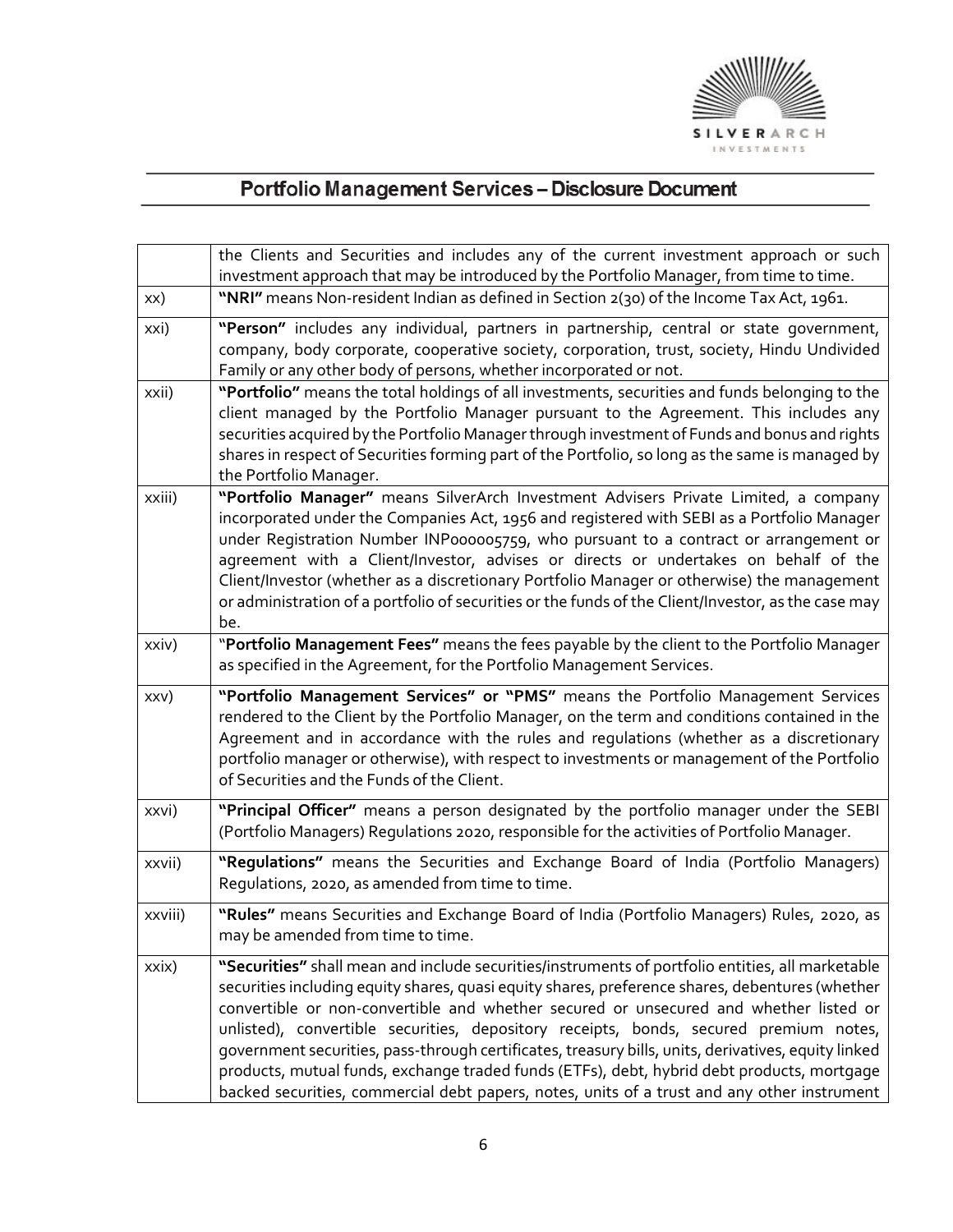

## falling under the definition of 'security' under section 2(h) of the Securities Contract (Regulation) Act, 1956.

- Words and expressions used in this disclosure documents and not expressly defined shall be interpreted according to their general meaning and usage.
- The definitions are not exhaustive. They have been included only for the purpose of clarity and shall also carry meanings assigned to them in regulations governing Portfolio Management Services.
- All references to the masculine shall include the feminine and all references, to the singular shall include the plural and vice-versa.
- All references to "Rs." refer to Indian Rupees. A "crore" means "ten million" and a "lakh" means a "hundred thousand".

## **3. DESCRIPTION**

## **3.1. HISTORY, PRESENT BUSINESS AND BACKGROUND OF THE PORTFOLIO MANAGER**

- SilverArch Investment Advisers Private Limited ("SilverArch") is a Private Limited Company incorporated under the Companies Act, 2013 on 31<sup>st</sup> August 2016. SilverArch has its corporate and registered office at 1B-1003, 10<sup>th</sup> Floor, Parinee Crescenzo, G Block BKC, Bandra Kurla Complex, Bandra East, Mumbai-400051.
- SilverArch has a valid certificate of registration with SEBI as a Portfolio Manager **(Registration Code INP000005759).** Under this registration, SilverArch caters to the needs of clients who wish to have long term Equity portfolios, for whom it renders Portfolio Management Services and Advisory Services in accordance with the provisions of the SECURITIES AND EXCHANGE BOARD OF INDIA (PORTFOLIO MANAGERS) REGULATIONS, 2020.

### **3.2. PROMOTERS AND DIRECTORS OF THE PORTFOLIO MANAGER AND THEIR BACKGROUND**

#### **Details of Promoter**

Mr. Sanjeev Patni is the promoter and the majority shareholder of SilverArch Investment Advisers Private Limited. He has 30+ years of experience in India and the United States of America in areas related to investing in equities, including experience in managing Indian and International portfolios, in researching stocks, advising on stocks and stock markets and managing equity brokerage services companies catering to foreign institutional investors (FIIs) and domestic financial institutions (DFIs). Over the entire span of his career he has been involved in researching for right companies/stocks and for identifying appropriate ideas for investments required for both managing portfolios as well as advising on stocks and stock markets.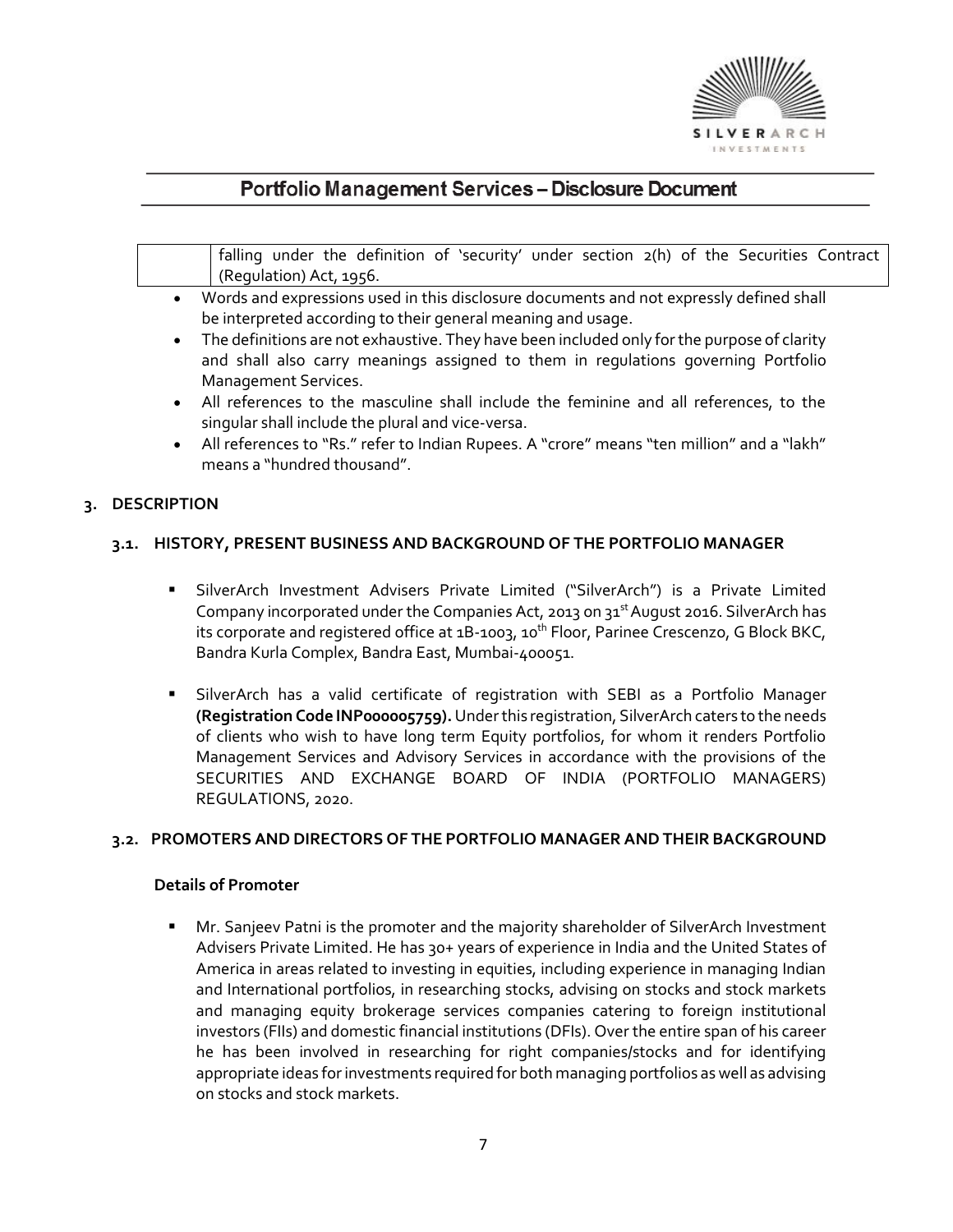

- Prior to founding SilverArch, Mr. Patni worked in various capacities as Head of Equity Sales at RBS Equities/CIMB Securities in Mumbai, India, as President and Head Equities at Prabhudas Lilladher and as Executive Director at Centrum Broking. In all these organizations, he managed a global team responsible for advising on Indian economic/investment analysis, to large institutional investors globally and domestically.
- **E** Between 2001 and 2009 Mr Patni was in the USA, where he served as international portfolio manager at Zesiger Capital Group, an investment management firm based in New York City. Here, he managed the international part of the firm's portfolios. Prior to Zesiger, he was involved in opening and managing the New York office of ICICI Securities, Inc. As Director of the company, he established and managed advisory relationships for Indian Equities with numerous US Institutional Investors.
- **Earlier, prior to his stints in the US, Mr. Patni served in several positions in India that** included managing funds, heading equity broking companies, heading equity research teams and conducting equity research and advisory. Mr Patni was Head of Institutional Equities at Baltivala and Karani Securities in Mumbai, Head of Research at Indosuez W.I. Carr Securities, Investment Analyst at DSP Merrill Lynch Securities and a Fund Manager at SBI Mutual Fund, the second largest mutual fund in India. There, he managed the Magnum Regular Income Scheme 1989 (MRIS 1989), a balanced fund invested in Indian stocks. Before pursuing his MBA Mr. Patni worked as an Engineer with Ashok Leyland Ltd in Madras and with National Engg. Inds. in Jaipur.
- Mr. Patni obtained the Chartered Financial Analyst (CFA) designation from the CFA Institute in Charlottesville, VA in 2004. He earned his MBA in Finance from the XLRI Institute of Management Studies in Jamshedpur, India in 1990, after graduating with a Bachelor of Engineering degree in 1986 from the Malaviya National Institute of Technology in Jaipur, India.

| Name,<br>Designation,<br>Qualification |              | Area of work          | Nature of work carried out                                     |  |
|----------------------------------------|--------------|-----------------------|----------------------------------------------------------------|--|
| Mr.                                    | Sanjeev      | Institutional         | Mr. Sanjeev Patni is the main promoter of SilverArch           |  |
|                                        | Patni, Chief | <b>Broking</b><br>and | Investment Advisers Private Limited. He has 30 years of        |  |
| Executive                              |              | Portfolio             | experience in India and the United States of America in areas  |  |
| Officer,                               |              | Management            | related to investing in equities, including experience in      |  |
|                                        | B.E., PGDBM, |                       | managing Indian and International portfolios, as well as       |  |
| Chartered                              |              |                       | experience in researching stocks, advising on stocks and stock |  |

## **Details of Directors**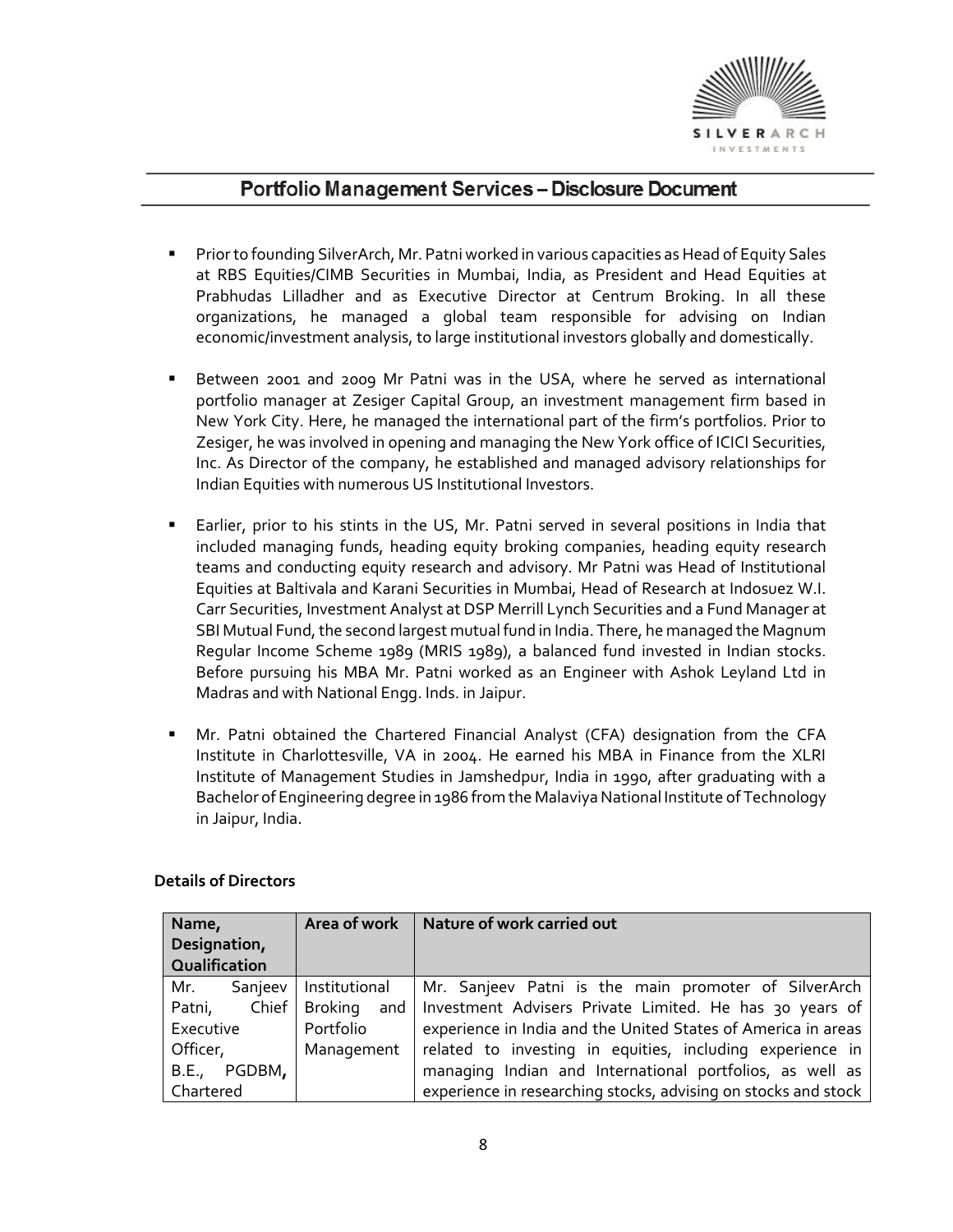

| Financial<br>Analyst (CFA)                                     | markets and managing and running broking companies<br>catering to foreign institutional investors (FIIs) and domestic<br>financial institutions (DFIs). Over the entire span of his career<br>he has been involved in researching for right companies/stocks<br>and for identifying appropriate ideas for investments required<br>for both managing portfolios as well as advising on stocks and |  |  |
|----------------------------------------------------------------|--------------------------------------------------------------------------------------------------------------------------------------------------------------------------------------------------------------------------------------------------------------------------------------------------------------------------------------------------------------------------------------------------|--|--|
| <b>Mrs</b><br>Seema<br>Non-<br>Patni,<br>executive<br>Director | stock markets.<br>Mrs. Seema Patni is a non-executive director of the company.<br>She has a Master's in Business Management degree with<br>specialization in Finance.                                                                                                                                                                                                                            |  |  |

## **3.3. DETAILS OF GROUP COMPANIES:**

There are no Group companies of SilverArch.

## **3.4. SERVICES BEING OFFERED:**

| <b>Client Category</b>                                                                                  | <b>Description</b>                     |
|---------------------------------------------------------------------------------------------------------|----------------------------------------|
| Resident Individual, Non-Resident Indian, Resident   Discretionary Portfolio Management Services,       |                                        |
| Corporate                                                                                               | Non-Discretionary Portfolio Management |
|                                                                                                         | Services, Advisory Services            |
| Foreign Institutional Investors (FII), Foreign Portfolio   Discretionary Portfolio Management Services, |                                        |
| Investors (FPI) and their sub-accounts                                                                  | Non-Discretionary Portfolio Management |
|                                                                                                         | Services, Advisory Services            |

## **4. PENALTIES, PENDING LITIGATION OR PROCEEDING, FINDINGS OF INSPECTION OR INVESTIGATIONS FOR WHICH ACTION MAY HAVE BEEN TAKEN OR INITIATED BY ANY REGULATORY AUTHORITY**

| 4.1 | All cases of penalties imposed by the Board or the directions issued by the Board | None           |
|-----|-----------------------------------------------------------------------------------|----------------|
|     | under the Act or Rules or Regulations.                                            |                |
| 4.2 | The nature of the penalty / direction                                             | Not Applicable |
| 4.3 | Penalties / fines imposed for any economic offence and /or for violation of any   | None           |
|     | securities laws.                                                                  |                |
| 4.4 | Any pending material litigation/legal proceedings against the Portfolio Manager   | None           |
|     | /key personnel with separate disclosure regarding pending criminal cases, if any. |                |
| 4.5 | Any deficiency in the systems and operations of the portfolio manager observed    | None           |
|     | by the Board or any regulatory agency.                                            |                |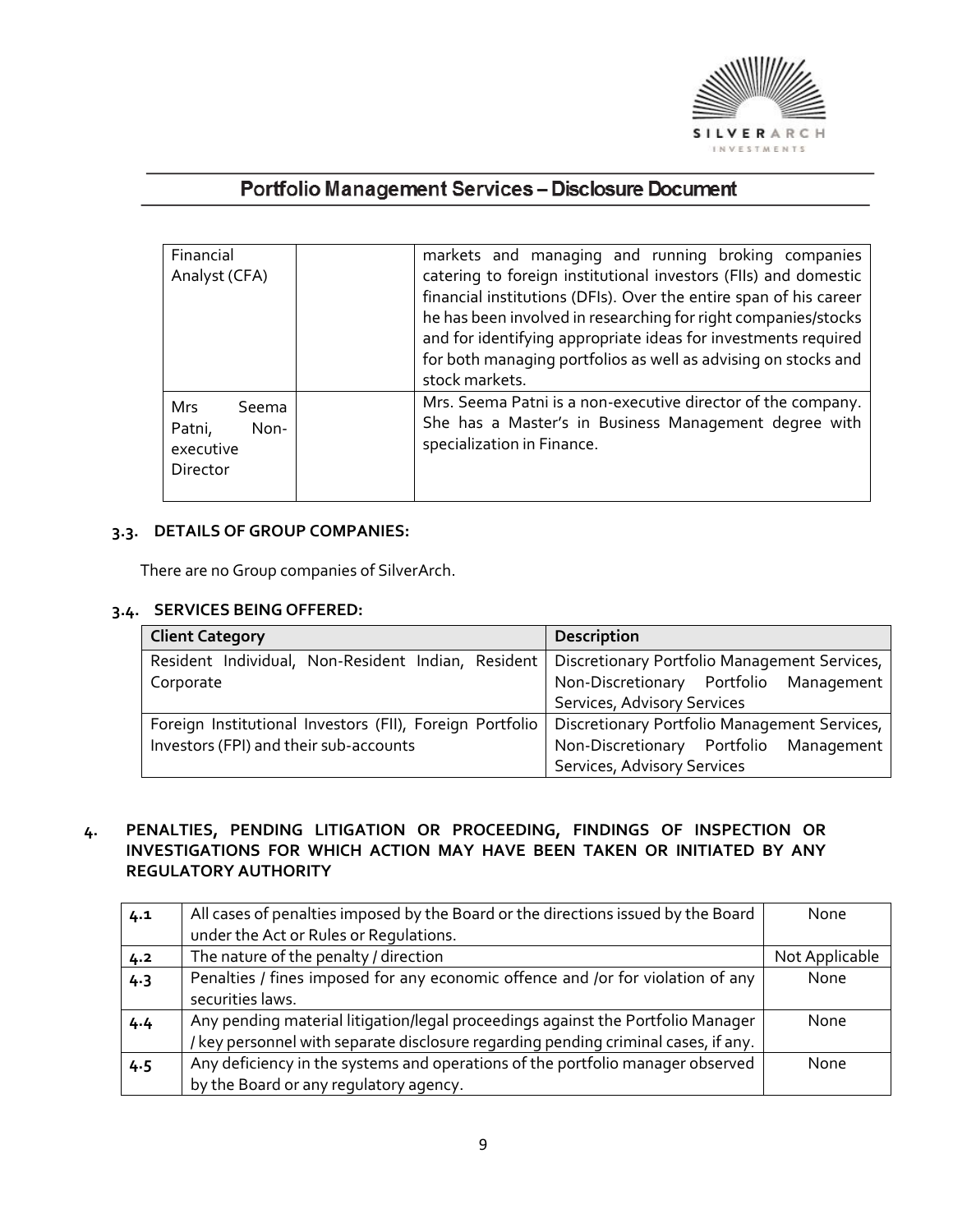

| 4.6 | Any enquiry / adjudication proceedings initiated by the Board against the       | None |
|-----|---------------------------------------------------------------------------------|------|
|     | portfolio manager or its directors, principal officer or employee or any person |      |
|     | directly or indirectly connected with the portfolio manager or its directors,   |      |
|     | principal officer or employee, under the Act or Rules or Regulations made there |      |
|     | under.                                                                          |      |

## **5. DETAILS OF SERVICES AND INVESTMENT APPROACHES BEING OFFERED:**

### **5.1. Investment Objectives and Policies:**

The investment objective is to seek long term capital appreciation through various strategies by investing in asset classes of equities, fixed income products, mutual funds, private equity and venture capital denominated in local/foreign currencies and any other asset classes and securities as permissible under the Regulations. Though reasonable endeavor will be made to achieve the objectives of each strategy, there is no guarantee or assurance that the investment objective will be achieved. No guaranteed returns are being offered under these services.

## • **The responsibilities of the portfolio manager may include:**

- $\triangleright$  Managing / Advising on the portfolio
- ➢ Buying and selling of securities (Only for Discretionary / Non- Discretionary)
- $\triangleright$  Advising or managing renewal and reshuffling of the portfolio
- ➢ Monitoring and tracking of corporate actions and other benefits
- ➢ Safe custody of Securities / Funds (Where Applicable)

## • **Portfolio Manager's Role & Service Standards:**

- $\triangleright$  Management of the portfolio.
- ➢ Valuation Report (NAV Report) would be sent on monthly basis.
- ➢ Transaction Statement would be sent every month.
- ➢ Depository & Bank Statements would be sent every month (Where Applicable)
- $\triangleright$  Meetings/interaction with clients as and when necessary.

#### **5.2. Types of Services Offered:**

#### **5.2.1. Discretionary Portfolio Management Services**

The Portfolio Manager exercises its discretion in managing the Funds / Securities in the Client's portfolio. Subject to such investment objective and restrictions as may be contained in the agreement with the client, the Portfolio Manager shall be acting in a fiduciary capacity, both, as an agent as well as a trustee, with regards to client account and have sole and absolute discretion to invest Clients' Funds in any type of Securities and in any market as he deems fit for the benefit of the client as per the executed agreement. The Securities invested / disinvested by the Portfolio Manager for Clients in the same plan may differ from Client to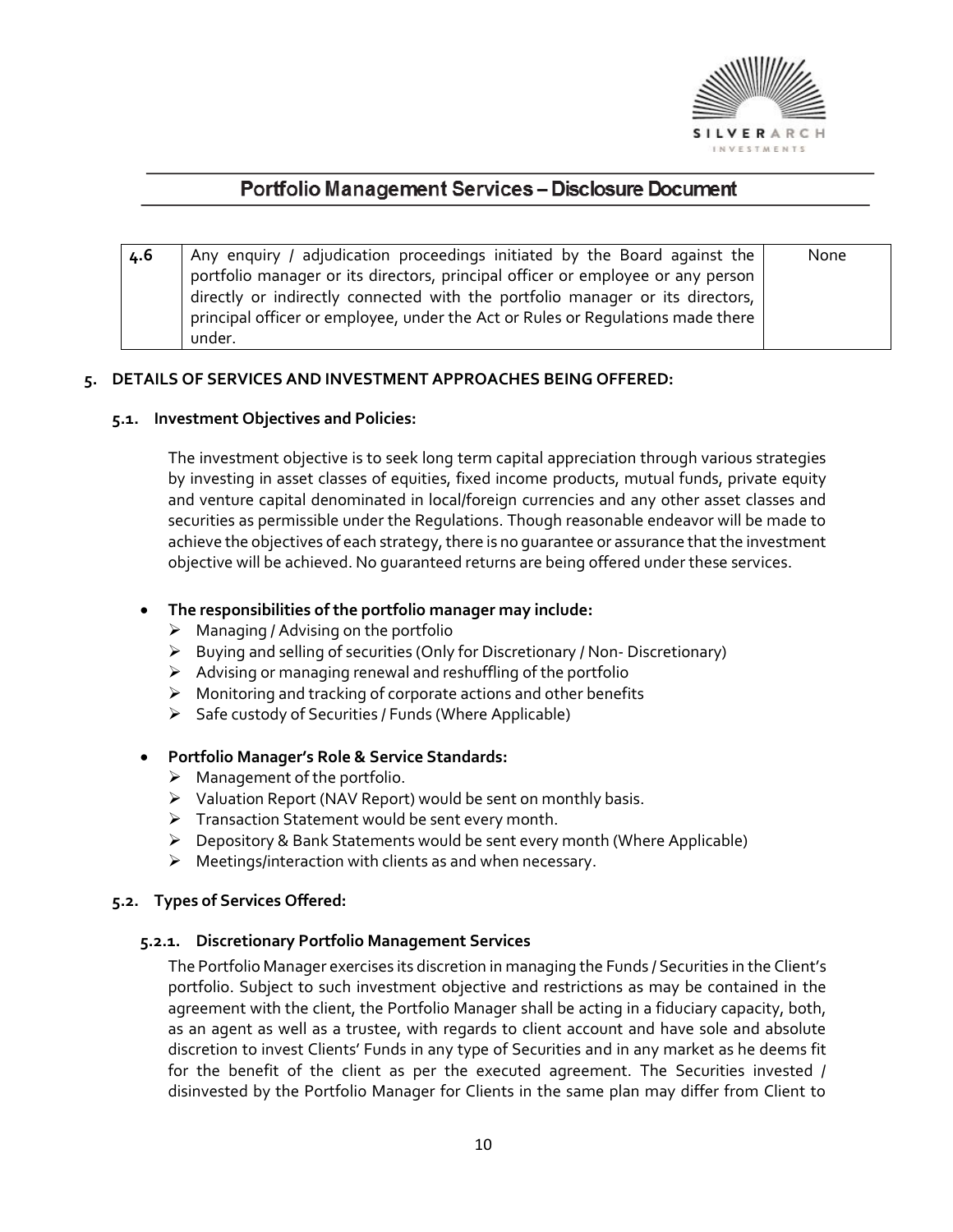

Client. The securities traded or held by the Portfolio Manager for different client's portfolios, even if invested in the same plan, may differ from client to client. The 'portfolio managers' decision (taken in good faith) in deployment of the client's account is absolute and final and cannot be called in question or be open to review at any time during the currency of the agreement or any time thereafter during the currency of the agreement or any time thereafter except on the ground of malafide, fraud, conflict of interest or gross negligence.

The Portfolio Manager will provide Discretionary Portfolio Management Services which shall be in the nature of investment management, and may include the responsibility of managing, renewing and reshuffling the portfolio, buying and selling the securities, keeping safe custody of the securities and monitoring book closures, dividend, bonus, rights etc. so that all benefits accrue to the Client's Portfolio, for an agreed fee structure and for a definite period as described, entirely at the Client's risk.

#### **5.2.2. Non-Discretionary Portfolio Management Services**

Under these services, the Clients decide their own investments, with the Portfolio Manager only facilitating the execution of transactions. The Portfolio Manager's role is limited to providing research, investment advice, guidance and trade execution at the Client's request. The Portfolio Manager's role may include the responsibilities of managing, renewing and reshuffling the portfolio, buying and selling the securities, keeping safe custody of the securities and monitoring book closures, dividend, bonus, rights etc. so as to ensure that all benefits accrue to the client's portfolio, for an agreed fee structure and for a definite described period, entirely at the client's risk.

The rights and obligations of the Portfolio Manager shall be exercised strictly in accordance with the relevant acts, rules and regulations, guidelines and notifications in force from time to time. Periodical statements in respect to Client's Portfolio shall be sent to the respective Client.

#### **5.2.3. Advisory Services**

The Portfolio Manager will provide Advisory Services, in terms of the SEBI (Portfolio Manager) Regulations 2020, which shall be in the nature of Investment Advisory Services and shall include the responsibility of advising on the portfolio strategy and investment and divestment of individual securities on the clients portfolio, for an agreed fee structure and for a period hereinafter described, entirely at the Client's risk, to all eligible category of investors who can invest in Indian market including NRIs, FIIs, etc.

The Portfolio Manager shall be solely acting as an advisor to the portfolio of the client and shall not be responsible for the investment / divestment of securities and / or administrative activities on the client portfolio. The Portfolio Manager shall, provide advisory services in accordance with such guidelines and / or directives issued by the regulatory authorities and / or the Client, from time to time, in this regard.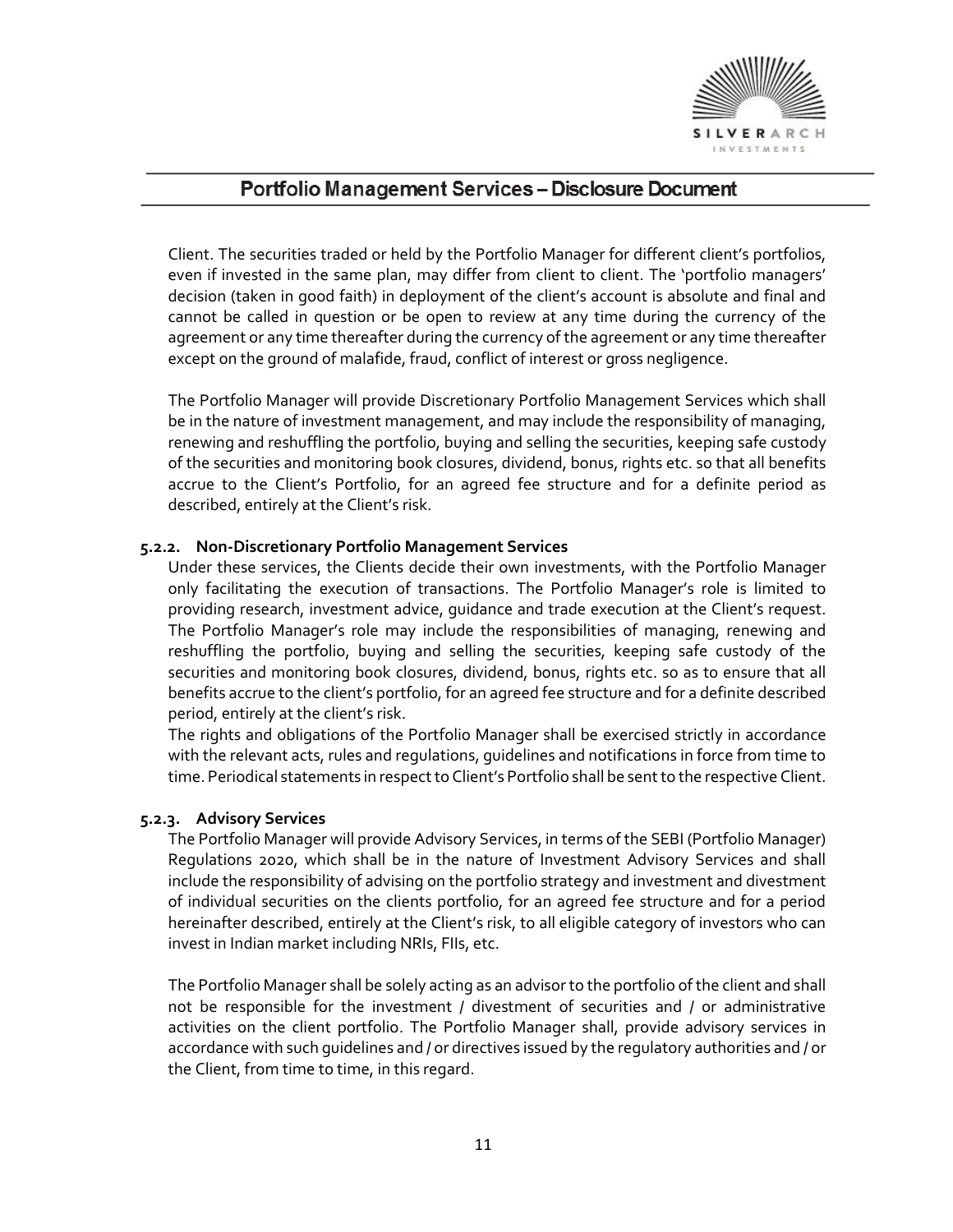

#### **5.3.Investment Approaches / Strategies being offered**

- At present SilverArch Investment Advisers Private Limited offers Discretionary Portfolio Management Services and Advisory Services depending upon the preference, risk appetite of each client and the agreement entered into between the Client and the Portfolio Manager**.**
- **■** Under these services, there are baskets of plans which have different risk profiles. The series within a plan would adopt the broad investment philosophy of that plan.

## **The discretionary portfolio management Investment Approaches / Strategies being offered are as follows:**

- **SilverArch India Equity Portfolio** 
	- a) The primary investment objective of this strategy is to generate long term capital appreciation from a portfolio that is invested predominantly in equity and equity related instruments selected from among the entire listed universe on the Indian or overseas stock exchanges. This is a Multi-Cap strategy that can include stocks from Large, Mid and Small Cap companies as per the definition given by SEBI.
	- b) Investment Approach: This is a buy-and-hold strategy with a low churn. The strategy mitigates risk by focusing predominantly on companies that:
		- i. Are leaders in niche industries.
		- ii. Have excellent financials.
		- iii. Are run by capable managers who have the best interests of shareholders in mind.
		- iv. Have a sustainable competitive advantage, i.e. a moat.
		- v. Have demonstrated pricing power.
		- vi. Have a long runway to grow profitably.

Stocks in these companies for inclusion in the portfolio are bought mostly when they are available at a price that offers a reasonable margin of safety. The portfolio will seek to achieve optimum diversification across companies and sectors.

c) Suitability: The strategy is suitable forinvestors who have got a moderate-to-high appetite for risk.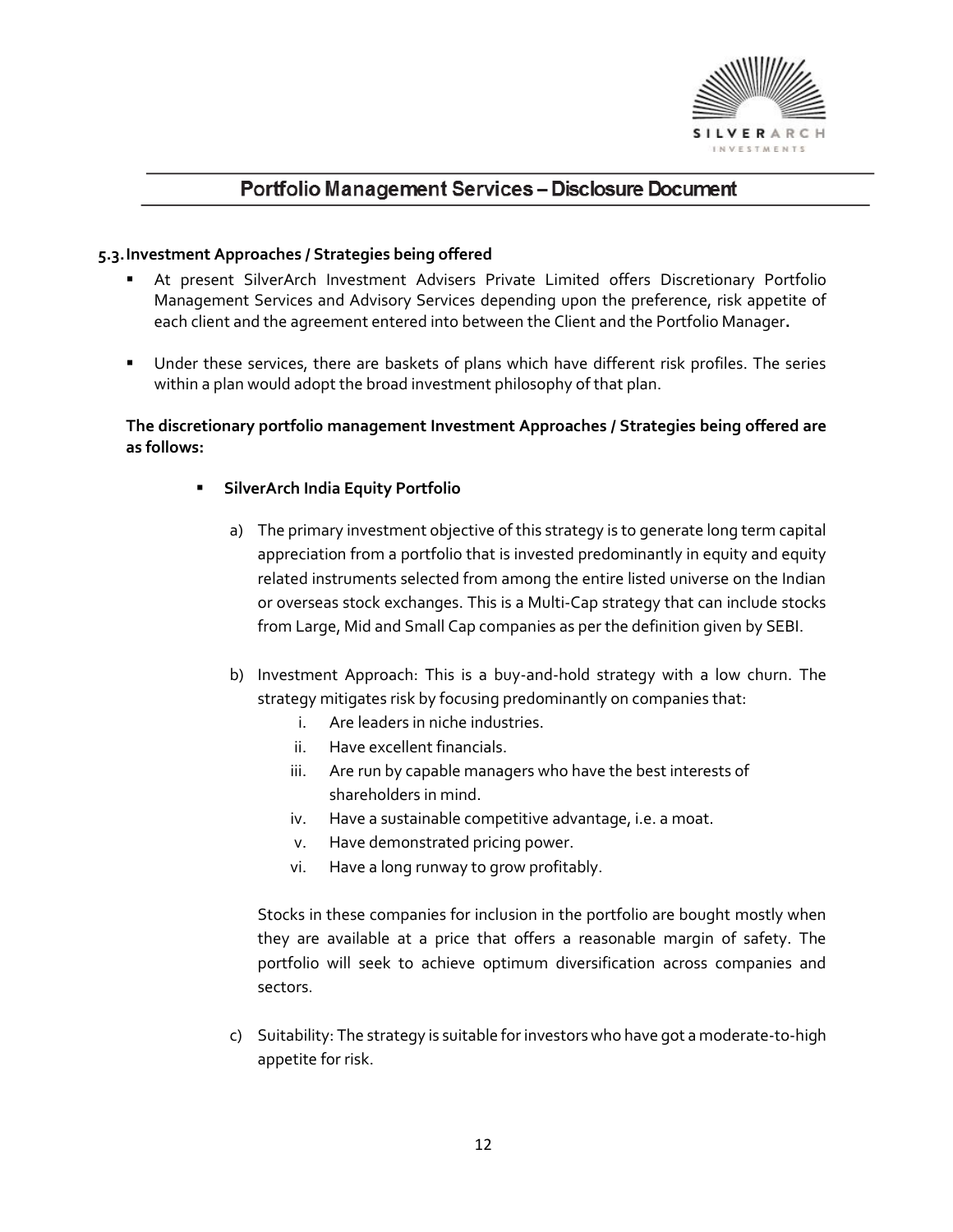

- d) The portfolio created under the India Equity strategy will be a diversified portfolio of a minimum of 10 stocks and a maximum of 25 stocks in the normal course. However, the number of stocks may vary beyond these limits under exceptional circumstances. The portfolio aims to give stable and consistent returns over a period of three to five years
- e) The key selection criteria for inclusion of stocks in this category would be predominantly from companies with strong and professional management that are having high but not dominant market shares in sectors that are exhibiting or are expected to exhibit strong trend growth. The identified company should have created significant entry barriers through branding or low-cost production or by creating a network effect that is difficult to challenge by new entrants in the industry. We would also look for businesses that are generating or are likely to generate high and rising cash flows and currently have low debt and are deploying capital efficiently. The stock will qualify for inclusion only at a reasonable valuation vis-à-vis its historical trends.
- f) Benchmark: S&P BSE 200 Index
- **SilverArch India Mid & Small Cap Equity Portfolio** 
	- a) The primary investment objective of this strategy is to generate long-term capital appreciation from a portfolio that is invested predominantly in equity and equity related securities of Small and Mid-Cap companies as per the definitions given by SEBI.
	- b) Investment Approach: Investment choice may be influenced by a combination of one or more factors, like market capitalization, good liquidity, leadership status in sectors or potential to achieve such status, reputation of the management, competitive position in the industry, record of profitability, prospects for growth, etc. The portfolio will seek to achieve optimum diversification across companies and sectors.
	- c) Suitability: The strategy is suitable for investors who have got a relatively higher appetite for risk.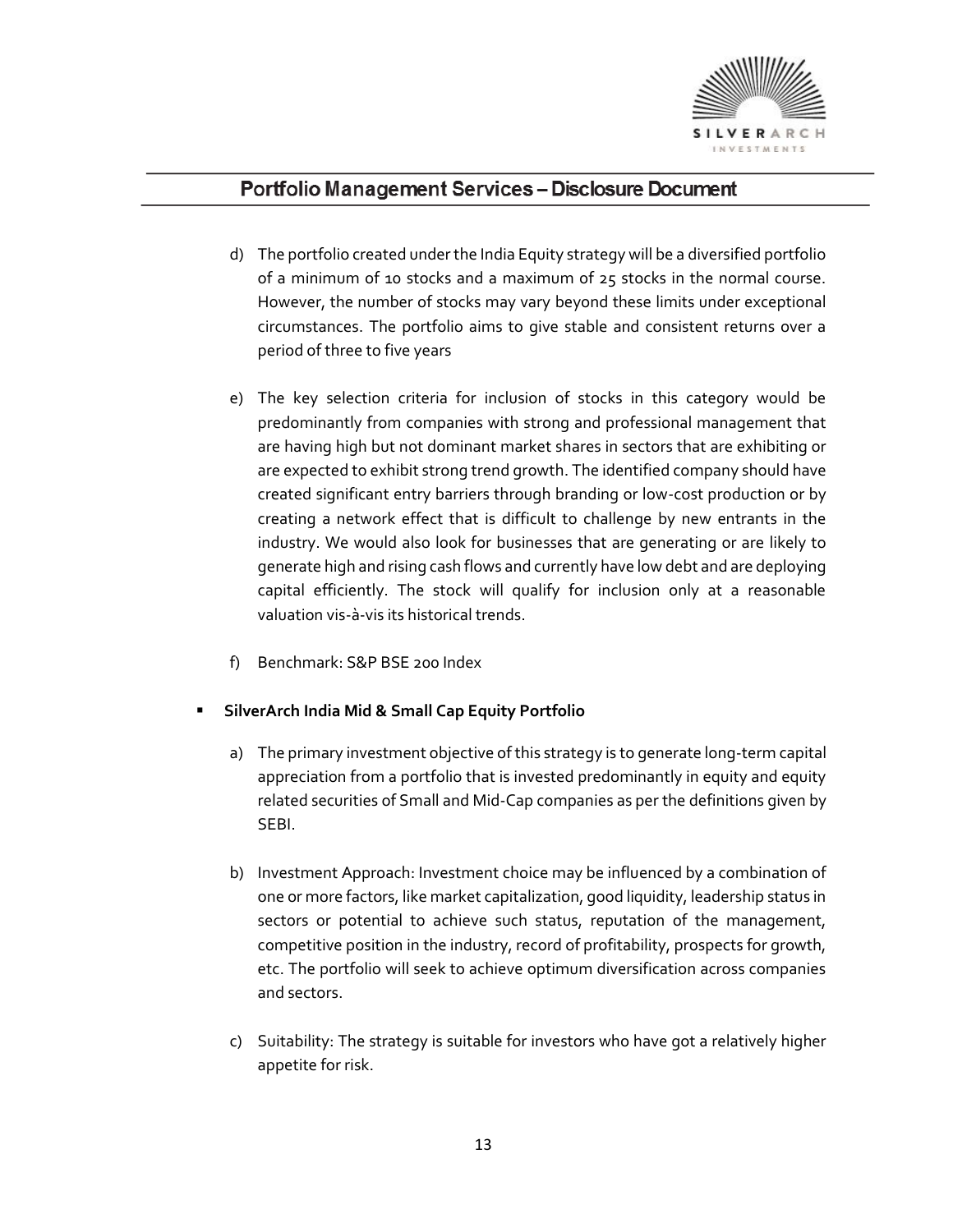

- d) The portfolio under the India Mid & Small Cap Equity strategy will be a diversified portfolio of a minimum of 10 stocks and a maximum of 30 stocks in the normal course. However, the number of stocks may vary beyond these limits under exceptional circumstances. The portfolio aims to give higher returns with somewhat higher variability than the other strategies over a period of three to five years.
- e) The key selection criteria for inclusion of stocks in this category would be predominantly from the Mid & Small Cap companies as defined by SEBI that are backed by passionate promoters exhibiting good quality management skills. Companies that have leadership in emerging sectors that are exhibiting or are expected to exhibit strong trend growth are likely to be included in this strategy. We would also look for businesses that are generating or are likely to generate high and rising cash flows and currently have low debt and are deploying capital efficiently. The stock will qualify for inclusion only at a reasonable valuation vis-àvis its historical trends.
- f) Benchmark: S&P BSE Midcap Index

## ▪ **SilverArch India Select Bluechip Portfolio**

- a) The primary investment objective of this strategy is to generate long term capital appreciation from a portfolio that is invested predominantly in selected stocks listed on the Indian stock exchanges that are well established in India with a long history of successful operations and are run by pedigreed management teams. These stocks generally are relatively less volatile as compared to other stocks, have good proven track record, strong fundamentals and capable of delivering consistent long-term returns.
- b) Investment Approach This is a buy-and-hold strategy with a low churn. The strategy mitigates risk by focusing on companies that:
	- a. Have high market share in their respective sectors
	- b. Have a long history of stable growth and excellent financials.
	- c. Are run by pedigreed high calibre management teams.
	- d. Have sustainable competitive advantages.
	- e. Have demonstrated pricing power.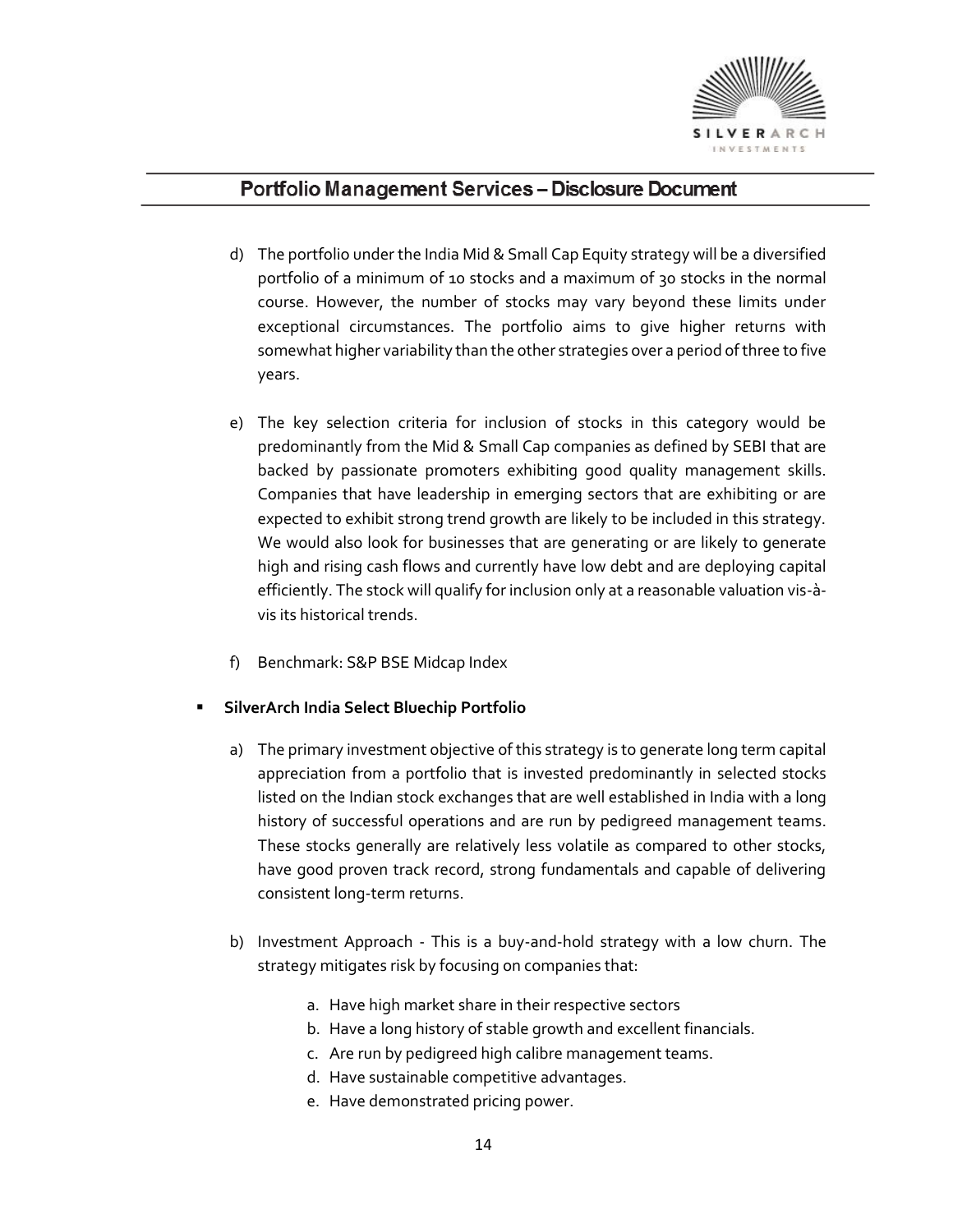

f. Are generally less volatile relative to the markets (low beta)

Stocks in these companies for inclusion in the portfolio are bought only when they are available at a price that offers a reasonable margin of safety. The portfolio will seek to achieve optimum diversification across companies and sectors.

- c) Suitability: The strategy is suitable for conservative investors who have got a low appetite for risk.
- d) The portfolio created under the Select Bluechip strategy will be a diversified portfolio of a minimum of 10 stocks and a maximum of 25 stocks in the normal course. However, the number of stocks may vary beyond these limits under exceptional circumstances. The portfolio aims to give stable and consistent returns over a period of three to five years
- e) The key selection criteria for inclusion of stocks in this category is from companies with long track record of stable growth with pedigreed management that have created significant entry barriers through branding or by creating a network effect that is difficult to challenge by new entrants in the industry. We also look for businesses that are generating or are likely to generate high and rising cash flows and currently have low debt and are deploying capital efficiently. The stock will qualify for inclusion at a reasonable valuation vis-à-vis its historical trends.
- f) Benchmark: S&P BSE SENSEX

#### **Notes:**

- a. The Portfolio Manager may invest / advise to invest in derivatives or any other instruments as may be permitted by SEBI / RBI / such other Regulatory Authority from time to time including Units of Schemes of Mutual Funds and as may be decided by the Portfolio Manager.
- b. The uninvested amounts in all the above Schemes may be kept as cash or Bank Deposits or deployed in Liquid fund schemes, debt-oriented schemes of Mutual funds, Gilt schemes, and other short-term avenues for investment.
- c. In case of Discretionary Portfolio, the Portfolio Managers decision (taken in good faith) in deployment of the clients account is absolute and final and cannot be called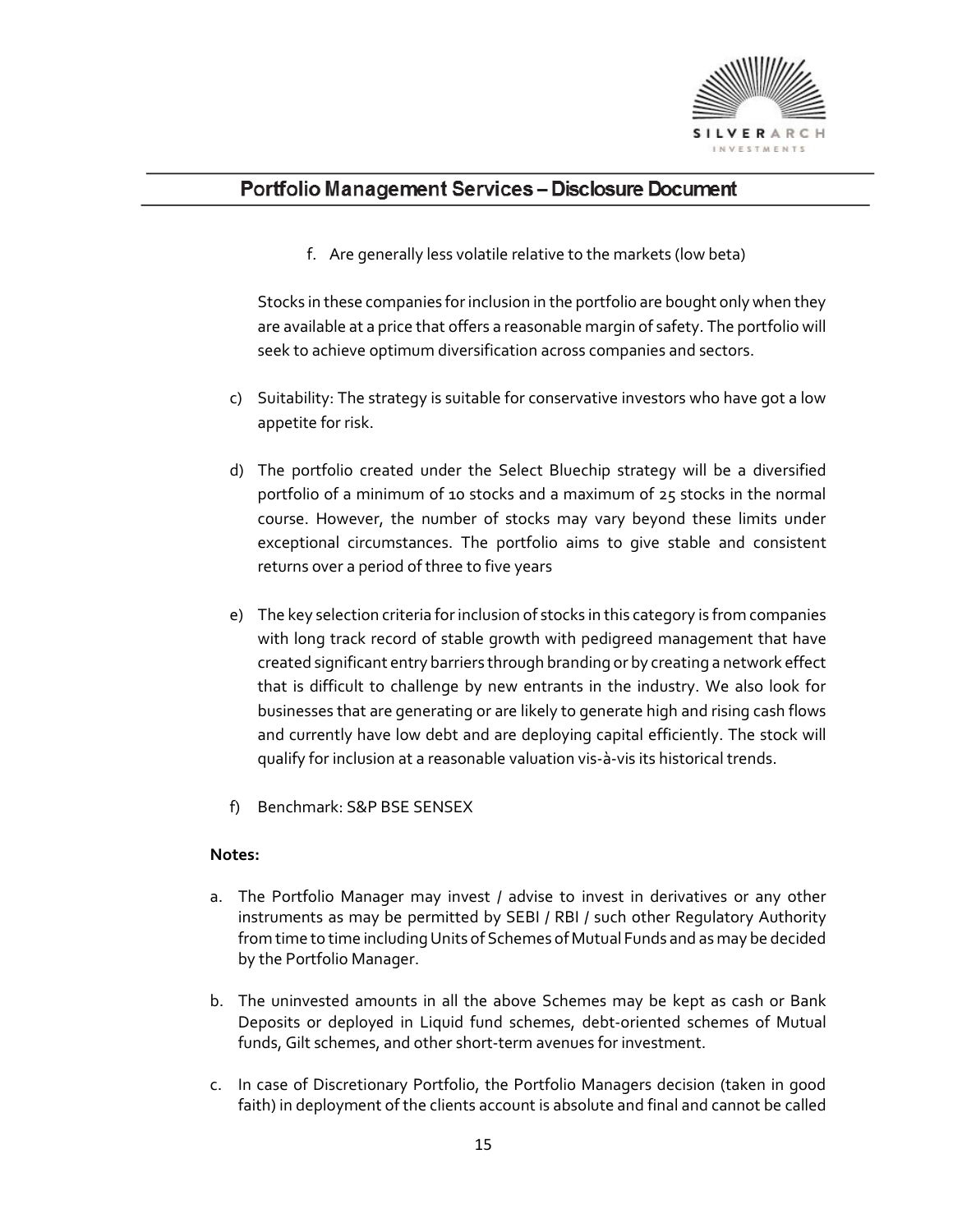

in question or be open to review at any time during the currency of the agreement or any time thereafter except on the grounds of malafide, fraud, conflict of interest or gross negligence

- d. The Portfolio Manager under the Discretionary Portfolio Management Services shall have the sole and absolute discretion to invest in respect of the Client's Portfolio in any type of security as per the 'Portfolio Investment Management Agreement executed between the Portfolio Manager and the Client, and make such changes in the investments and invest some or all of the Client's Portfolio is such manner and in such markets as it deems fit.
- e. The performance of the Portfolio strategies/options may not be strictly comparable with the performance of the benchmark Indices, due to inherent differences in the construction of the portfolios. The Portfolio Manager may from time to time, review the benchmark selection process and make suitable changes as to use of the benchmark, or related to composition of the benchmark, whenever it deems necessary.

#### **Minimum Investment Amount:**

The minimum amount to be invested will not be less than minimum acceptable portfolio value as may be defined by the Portfolio Manager from time to time subject to the minimum value as stipulated by SEBI under SEBI (Portfolio Managers) Regulations, 2020 and the circular issued there from time to time. **The minimum investment amount per Client as prescribed by SEBI under the Regulations currently is Rs.50 lakhs.**

#### **6. RISK FACTORS:**

The investment made in the securities are subject to market risk and there is no assurance or guarantee that the value of or return on the investments made will always appreciate, it could depreciate to an unpredictable extent. Following are the risk factors as perceived by management:

#### • **General:**

- $\circ$  Investment in securities, whether on the basis of fundamental or technical analysis or otherwise, is subject to market risks which include price fluctuations, decline in value, impact cost, basis risk etc.
- $\circ$  The Portfolio Manager does not provide any assurance that the objectives of any of the plans will be achieved and the investors are not being offered any guaranteed returns. The investments may not be suitable for all the investors.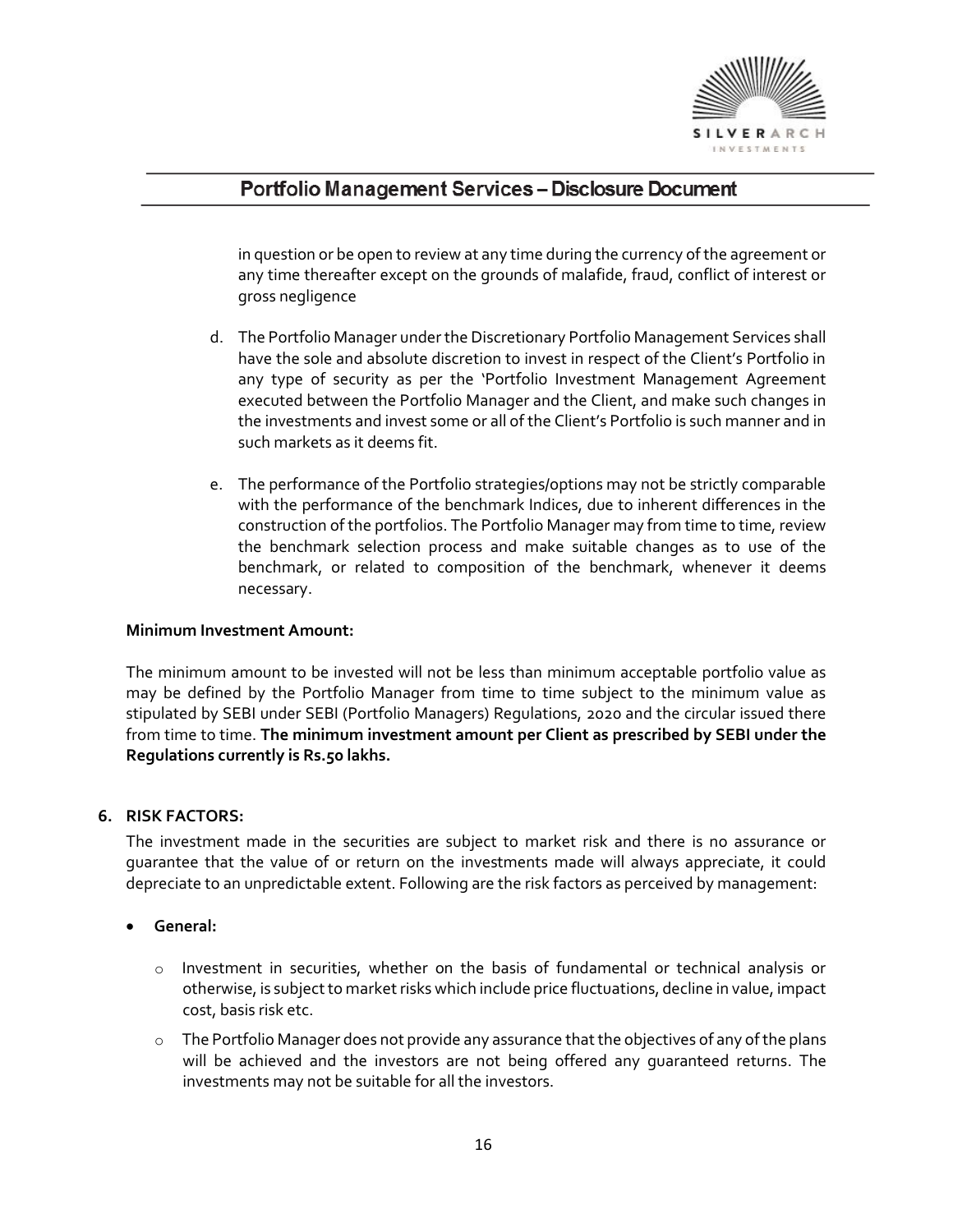

- $\circ$  The Portfolio Manager as a corporate entity does not have any previous experience and /or track records, although the Principal Officer and the key management personnel have rich individual experience. Plans under portfolio management services are being launched first time by the Portfolio Manager.
- $\circ$  The value of the Portfolio may increase or decrease depending upon various market forces and factors affecting the Capital Markets such as de-listing of Securities, market closure, relatively small number of scripts accounting for large proportion of trading volume. Consequently, the Portfolio Manager makes no assurance of any guaranteed returns on the Portfolio.
- o Investors may note that Portfolio Manager's investment decisions may not be always profitable, as actual market movements may be at variance with anticipated trends.
- o The liquidity of the Portfolio's investments is inherently restricted by trading volumes in the securities in which it invests
- $\circ$  Past performance of the Portfolio Manager does not indicate the future performance of any portfolio currently being offered or any other future portfolio to be offered by the Portfolio Manager.
- $\circ$  The Net Asset Value of the Portfolio may be affected by changes in settlement periods and transfer procedures.
- $\circ$  As with any investment in securities, the NAV of the portfolio can go up or down depending upon the factors affecting the capital markets.
- $\circ$  The performance of the plans may be affected by changes in Government policies, general levels of interest rates and risks associated with trading volumes, liquidity and settlement systems in equity and debt markets.
- $\circ$  The names of the plans do not in any manner indicate their prospects or returns. The performance of equity plans may be adversely affected by the performance of individual companies, changes in the market place and industry specific and macro-economic factors.
- o Investments in debt instruments are subject to default risk and interest rate risk. Interest rate risk results from changes in demand and supply for money and other macroeconomic factors and creates price changes in the value of the debt instruments. Consequently, the NAV of the portfolio may be subject to fluctuation.
- o The Client stands the risk of total loss of value of an asset which forms part of the Portfolio or its recovery only through an expensive legal process due to factors which by way of illustration include default or nonperformance of a third party, company's refusal to register a Security due to legal stay or otherwise, disputes raised by third parties.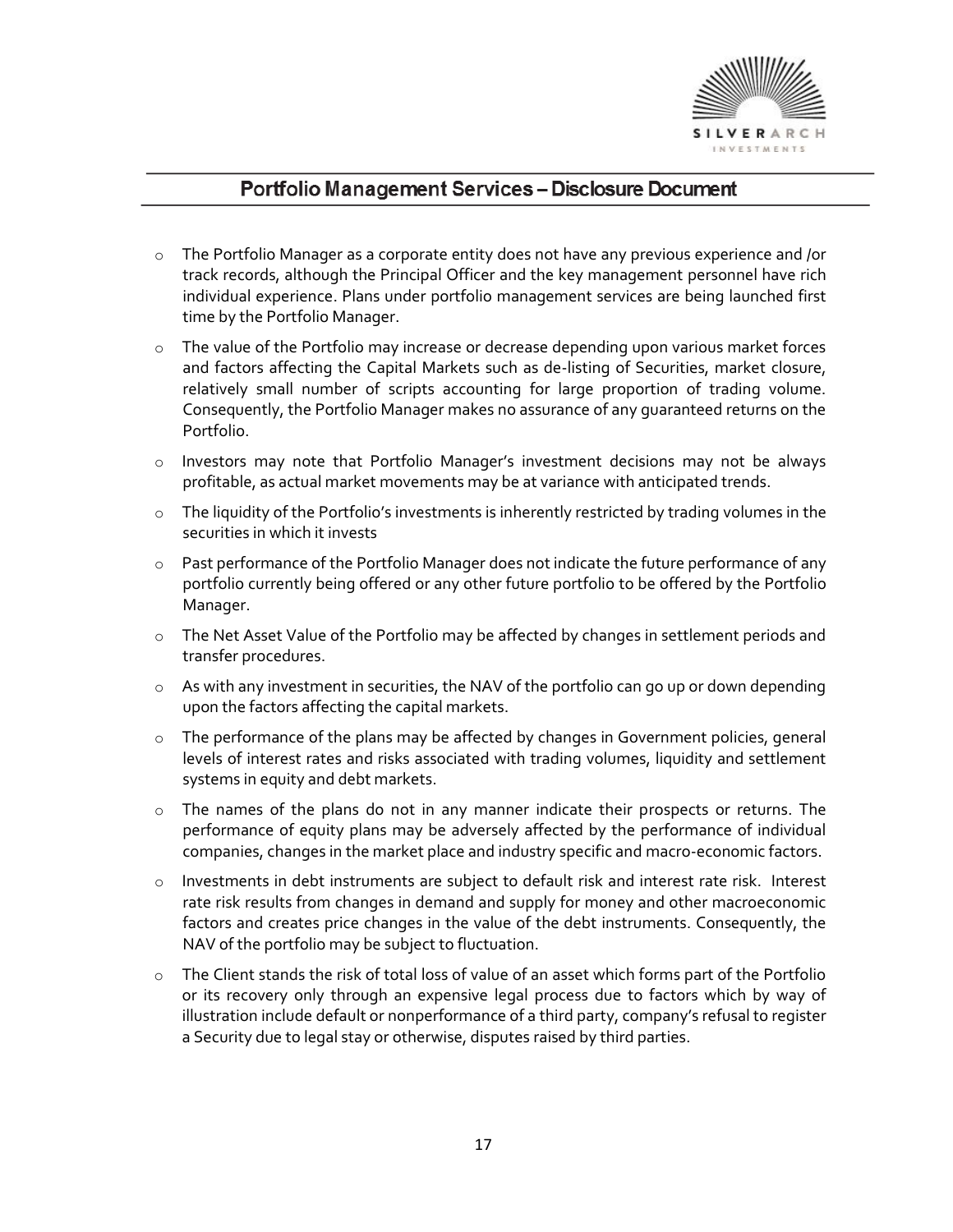

## • **Equity and Equity Related Risks:**

Equity instruments carry both company specific and market risks and hence no assurance of returns can be made for these investments. While the Portfolio Manager shall take all reasonable steps to invest the funds in a prudent manner in such instruments, such decisions shall not always prove to be profitable or correct. Consequently, the Client shall assume any loss arising from such decisions.

## • **Macro-Economic risks:**

Overall economic slowdown, unanticipated corporate performance, environmental or political problems, changes to monitory or fiscal policies, changes in government policies and regulations with regard to industry and exports may have direct or indirect impact on the investments, and consequently the growth of the Portfolio. Risks related to Acts of State, or sovereign action, acts of nature, acts of war, civil disturbance may also impact the value of the investments.

## • **Liquidity Risk:**

Liquidity of investments in equity and equity related securities are often restricted by factors such as trading volumes, settlement periods and transfer procedures. If a particular security does not have a market at the time of selling, then the plan may have to bear an impact depending on its exposure to that particular security. While Securities that are listed on a Stock Exchange generally carry a lower liquidity risk, the ability to sell these investments is limited by overall trading volume on the Stock Exchange. Money market securities, while fairly liquid, lack a well develop secondary market, which may restrict the selling ability of such securities thereby resulting in a loss to the Portfolio until such securities are finally sold. The plan may invest in nonpublicly offered debt securities and unlisted equities. This may expose the plan to liquidity risks. Such investments shall be subject to the scope of investments as laid down in the Agreement.

## • **Credit Risk:**

Debt securities are subject to the risk of the issuer's inability to meet the principal and interest payments on the obligations and may also be subject to the price volatility due to such factors as interest sensitivity, market perception, or the credit worthiness of the issuer and general market risk.

## • **Interest Rate Risk:**

It is associated with movements in interest rates, which depend on various factors such as government borrowing, inflation, economic performance etc. The value of investments will appreciate/depreciate if the interest rates fall/rise. Fixed income investments are subject to the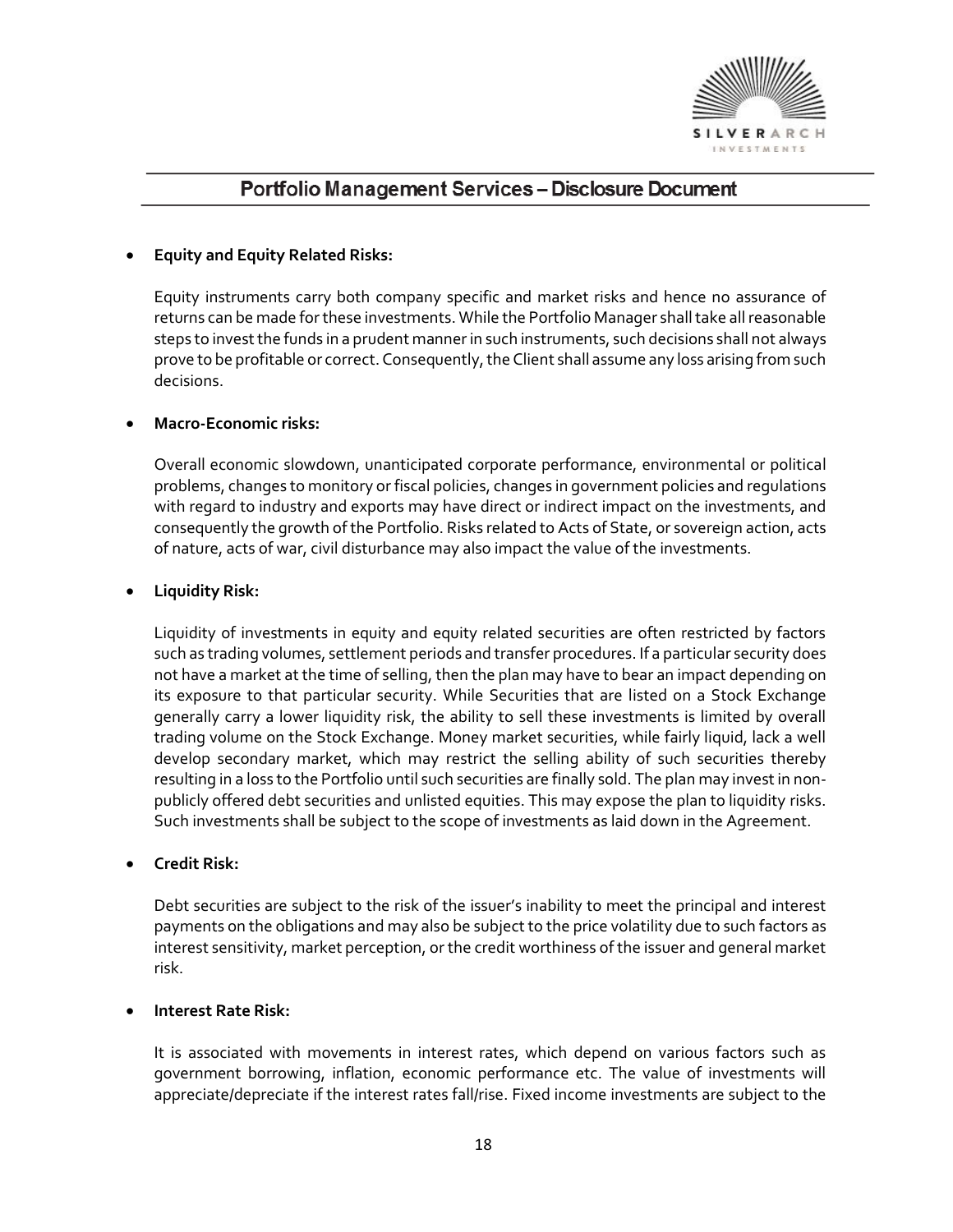

risk of interest rate fluctuations, which may accordingly increase or decrease the rate of return thereon.

## • **Reinvestment Risk:**

This risk arises from the uncertainty in the rate at which cash flows from an investment may be reinvested. This is because the bond will pay coupons, which will have to be reinvested. The rate at which the coupons will be reinvested will depend upon prevailing market rates at the time the coupons are received. Investment in debt instruments are subject to reinvestment risks as interest rates prevailing on interest or maturity due dates may differ from the original coupon of the bond, which might result in the proceeds being invested at a lower late.

### • **Currency Risk:**

The Portfolio Manager may also invest in overseas Fixed Income or other Securities/ instruments as permitted by the concerned regulatory authorities in India. To the extent that the portfolio of the Plan will be invested in securities/ instruments denominated in foreign currencies, the Indian Rupee equivalent of the net assets, distributions and income may be adversely affected by changes/fluctuation in the value of certain foreign currencies relative to the Indian Rupee. The repatriation of capital to India may also be hampered by changes in regulations concerning exchange controls or political circumstances as well as the application to it of other restrictions on investments.

## • **Mutual Fund Risk:**

This risk arises from investing in units of Mutual funds. Risk factors inherent to equities and debt securities are also applicable to investments in mutual fund units. In addition, events like change in fund manager of the scheme, take over and mergers of mutual funds, foreclosure of schemes or plans, change in government policies could affect performance of the investment in mutual fund units.

## • **Non-Diversification Risk (if any):**

The risk arises when the portfolio is not sufficiently diversified by investing in a wide variety of instruments.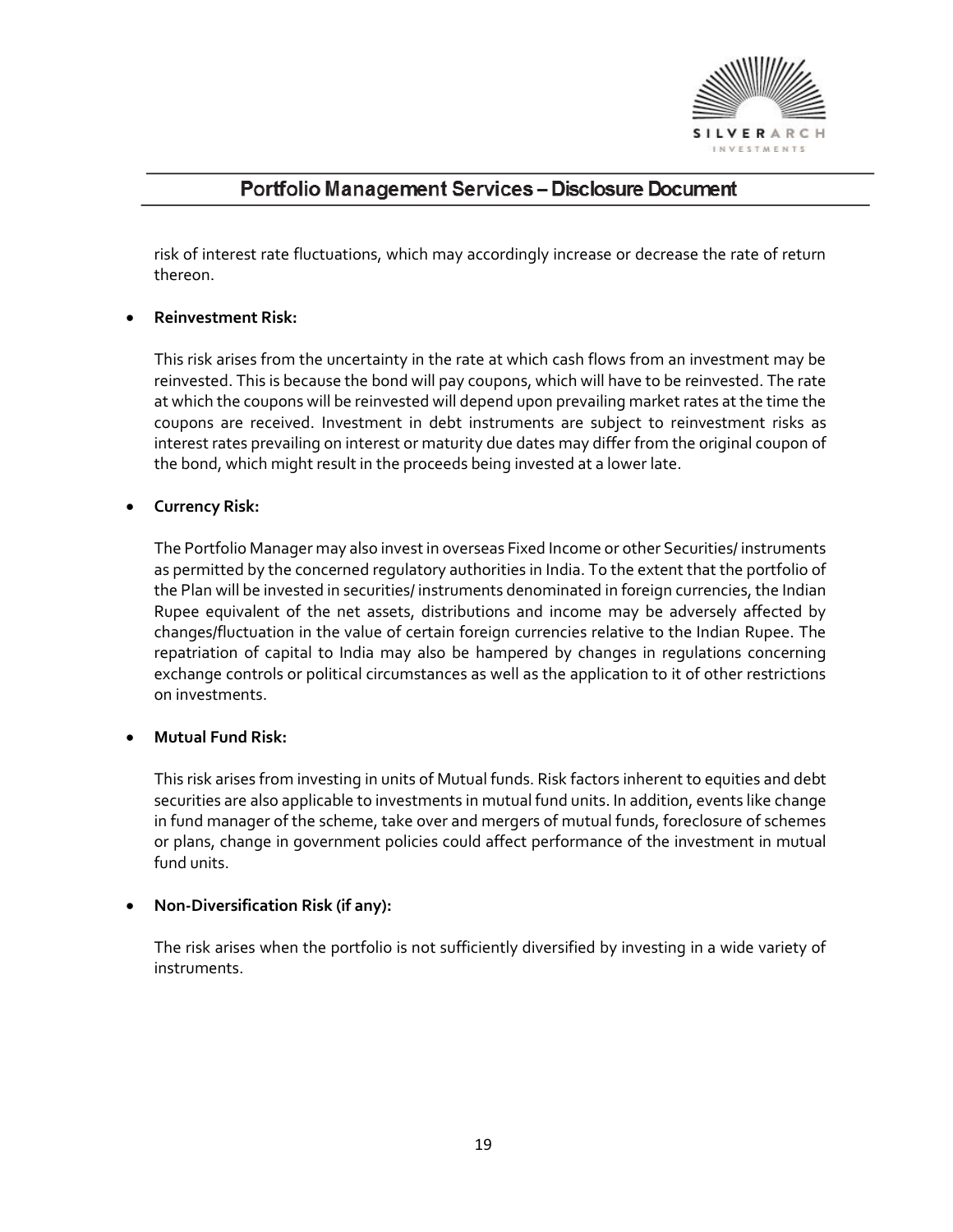

#### **7. CLIENT REPRESENTATION:**

|                              | No. of<br>clients | <b>Funds managed</b><br>(Rs. Crores) | <b>Discretionary/Non-</b><br>Discretionary |
|------------------------------|-------------------|--------------------------------------|--------------------------------------------|
| As on $15^{th}$ June, 2021   | 22                | 15.43                                | Discretionary                              |
| 31st March, 2021             | 22                | 13.46                                | Discretionary                              |
| 31 <sup>st</sup> March, 2020 | 26                | 9.56                                 | Discretionary                              |
| 31 <sup>st</sup> March, 2019 | 34                | 18.28                                | Discretionary                              |

#### **8. DISCLOSURES IN RESPECT OF TRANSACTIONS WITH RELATED PARTIES:**

## **Related Party Transactions**

| <b>Related Parties</b> | <b>Nature of Transaction</b> | Year Ended 31st March 2021 |  |
|------------------------|------------------------------|----------------------------|--|
| Sanjeev Patni          | Director Remuneration        | Rs. 6,00,000               |  |

## **9. FINANCIAL PERFORMANCE OF THE PORTFOLIO MANAGER:**

#### **Summarized Financial Statements – Balance Sheet**

|                                       |                              |                              | (Amount in Rs.)              |
|---------------------------------------|------------------------------|------------------------------|------------------------------|
| <b>Particulars</b>                    | <b>Year Ended</b>            | <b>Year Ended</b>            | <b>Year Ended</b>            |
|                                       | 31 <sup>st</sup> March, 2021 | 31 <sup>st</sup> March, 2020 | 31 <sup>st</sup> March, 2019 |
| (I) SOURCES OF FUNDS:                 |                              |                              |                              |
| (1) Share Holder's Fund               |                              |                              |                              |
| a) Share Capital                      | 13,555,000                   | 12,550,000                   | 12,550,000                   |
| b) Reserves and Surplus               | 8,860,098                    | 7,964,732                    | 10,893,551                   |
| <b>Non-Current Liabilities</b><br>(2) |                              |                              |                              |
| a) Deferred Tax Liabilities           | 2,870                        |                              |                              |
| (Net)                                 |                              |                              |                              |
| b) Long-term Provisions               |                              |                              |                              |
| <b>Current Liabilities</b><br>(3)     |                              |                              |                              |
| a) Short Term Borrowings              |                              |                              |                              |
| b) Trade Payables                     | 13,115,453                   | 11,741,569                   | 17,169,928                   |
| c) Other Current Liabilities          | 308,352                      | 70,825                       | 137,500                      |
| <b>Total</b>                          | 35,841,773                   | 32,327,126                   | 40,750,979                   |
| (II) APPLICATION OF FUNDS             |                              |                              |                              |
| <b>Non-Current Assets</b><br>(1)      |                              |                              |                              |
| a) Net Fixed Assets                   | 241,194                      | 401,844                      | 562,494                      |
| b) Non-Current Investments            | 5,435,837                    | 4,207,188                    |                              |
| c) Deferred Tax Assets (Net)          |                              | 12,270                       | 27,859                       |
| Long Term Loans<br>- &<br>d)          |                              | 128,000                      | 147,500                      |
| Advances                              |                              |                              |                              |
| e) Other Non-Current Assets           | 2,730,080                    | 326,421                      |                              |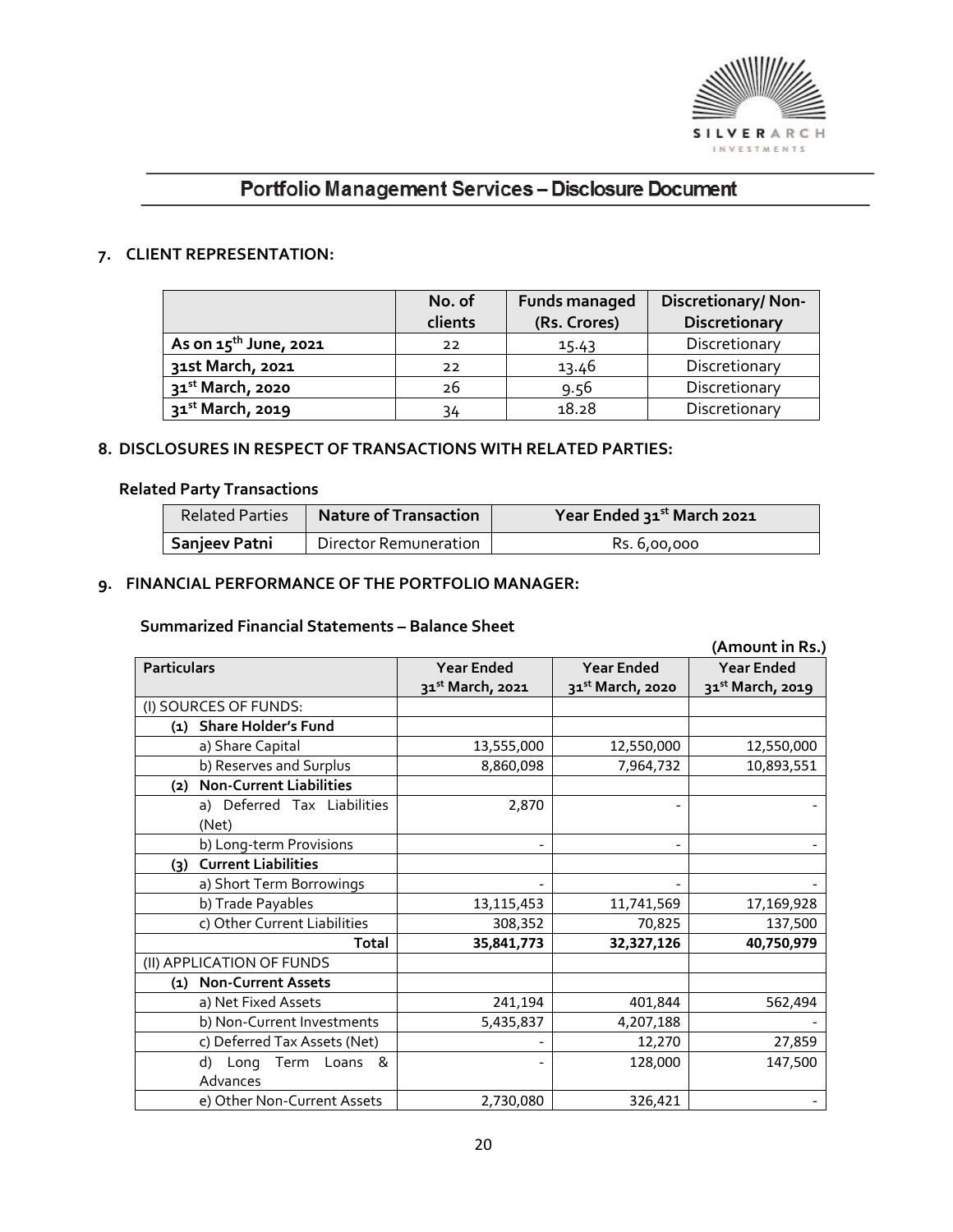

| <b>Current assets</b><br>(2) |            |            |            |
|------------------------------|------------|------------|------------|
| a) Trade Receivables         | 1,702,798  | 362,358    | 418,130    |
| b) Cash and Cash Equivalents | 24,853,540 | 26,037,295 | 38,021,949 |
| c) Short Term Loans and      |            |            |            |
| Advances                     |            |            |            |
| d) Other Current Assets      | 878,324    | 851,750    | 1,573,047  |
| Total                        | 35,841,773 | 32,327,126 | 40,750,979 |

## **Summarized Financial Statements – Profit and Loss Account**

|                                           |                                                   |                                                   | (Amount in Rs.)                                   |
|-------------------------------------------|---------------------------------------------------|---------------------------------------------------|---------------------------------------------------|
| <b>Particulars</b>                        | <b>Year Ended</b><br>31 <sup>st</sup> March, 2021 | <b>Year Ended</b><br>31 <sup>st</sup> March, 2020 | <b>Year Ended</b><br>31 <sup>st</sup> March, 2019 |
| Total Income                              | 3,256,753                                         | 3,092,383                                         | 2,768,903                                         |
| <b>Total Expenses</b>                     | 3,190,597                                         | 5,844,965                                         | 6,483,278                                         |
| <b>Profit Before Depreciation and Tax</b> | 66,156                                            | (2,752,582)                                       | (3,714,375)                                       |
| Depreciation & Amortization               | 160,650                                           | 160,650                                           | 160,650                                           |
| <b>Profit before Tax</b>                  | (94,494)                                          | (2,913,232)                                       | (3,875,025)                                       |
| <b>Tax Provision</b>                      | 15,140                                            | 15,589                                            | 10,013                                            |
| <b>Profit After Tax</b>                   | (109,634)                                         | (2,928,821)                                       | (3,885,038)                                       |

#### **10. PERFORMANCE OF THE PORTFOLIO MANAGER:**

Portfolio Management performance of the Portfolio Manager for the last three years:

| <b>Product Name</b>                        | FY 2021-22 (1 April 2021 to 15<br><b>Jun 2021)</b> |                            | FY 2020-21             |                         | FY 2019-20                |                            |
|--------------------------------------------|----------------------------------------------------|----------------------------|------------------------|-------------------------|---------------------------|----------------------------|
|                                            | <b>Strategy</b><br>$(\%)$                          | <b>Benchmark</b><br>$(\%)$ | <b>Strategy</b><br>(%) | <b>Benchmark</b><br>(%) | <b>Strategy</b><br>$(\%)$ | <b>Benchmark</b><br>$(\%)$ |
| <b>SilverArch India Equity Portfolio</b>   | 13.90                                              | 9.76                       | 52.56                  | 74.25                   | (25.44)                   | $(-26.44)$                 |
| SilverArch India Mid & Small Cap Portfolio | 16.21                                              | 13.51                      | 73.11                  | 90.93                   | (37.38)                   | (31.72)                    |
| SilverArch India Select Bluechip Portfolio | 4.19                                               | 6.59                       | 22.88                  | 68.01                   | (22.30)                   | (23.80)                    |

*SilverArch India Equity Portfolio was launched on September 1, 2017. SilverArch India Mid & Small Cap Equity Portfolio was launched on February 5, 2018. SilverArch India Select Bluechip Portfolio was launched on June 25, 2018.*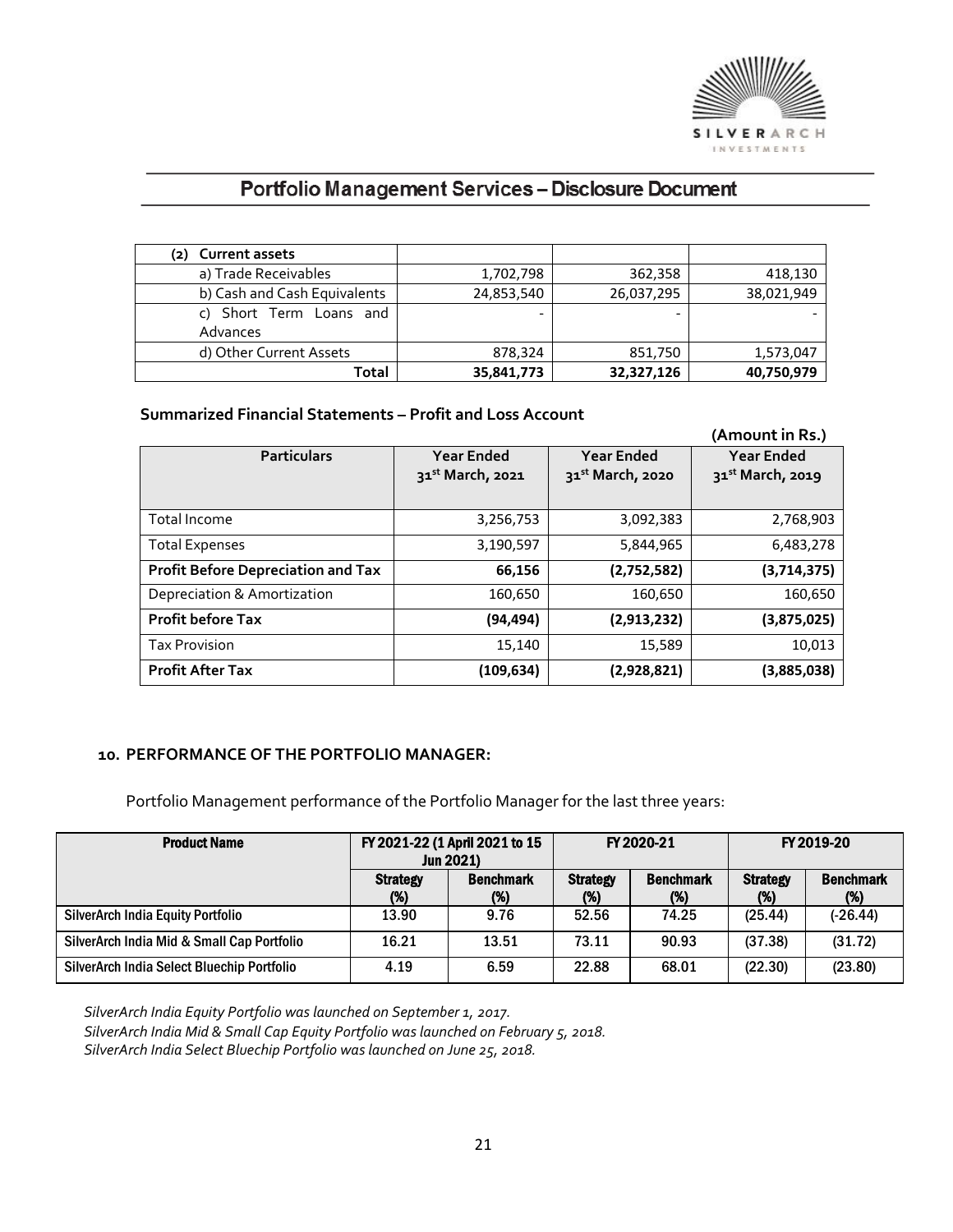

#### *Notes:*

- *a. Calculation of weighted return is done based on Net Asset Values after accounting for all fees and expenses. Returns represent sum total of weighted average returns of all clients. Sum of value of initial portfolio under management and time equivalent of Additional Portfolio of each individual client are considered as weights for arriving at aforesaid returns.*
- *b. The returns are adjusted to inflows/outflows.*
- *c. The benchmark returns are absolute.*
- *d. The actual returns of clients may differ from client to client due to different timing of investments.*

#### **11. AUDIT OBSERVATIONS**

There were no material audit observations in the preceding 3 years.

#### **12. NATURE OF EXPENSES**

The following are the broad types of costs and expenses chargeable to Clients availing the Portfolio Management Services. The exact quantum of the fees / expenses relating to each of the services shall be annexed to the Portfolio Management Services Agreement executed between the Client and the Portfolio Manager. The expense charged may vary from Client to Client. The expenses incurred shall be directly debited on actual expense incurred basis to the Client's Portfolio as and when the same becomes due for payment or on a monthly basis. The Portfolio Management and Performance Fees relate to the portfolio management services offered to the Clients. The fee may be a fixed charge or a percentage of the quantum of the funds being managed or linked to portfolio returns achieved or a combination of any of these. Please refer **Annexure**‐**1** for detailed Fees Structure of the portfolio in Portfolio Management Services Agreement.

| Sr. No | Fees and Expenses   Charges |                                                                           |
|--------|-----------------------------|---------------------------------------------------------------------------|
|        | Payable                     |                                                                           |
|        | Portfolio                   | The fees relate to portfolio management services offered to Client's. The |
|        | <b>Management Fees</b>      | fees may be in the form of a percentage of the assets under management or |
|        |                             | linked to portfolio returns achieved or a combination of both.            |
|        | Withdrawal Fee              | The Portfolio Manager may also charge premature exit fees / withdrawal    |
|        |                             | fees at time of redemption of the portfolio by Client.                    |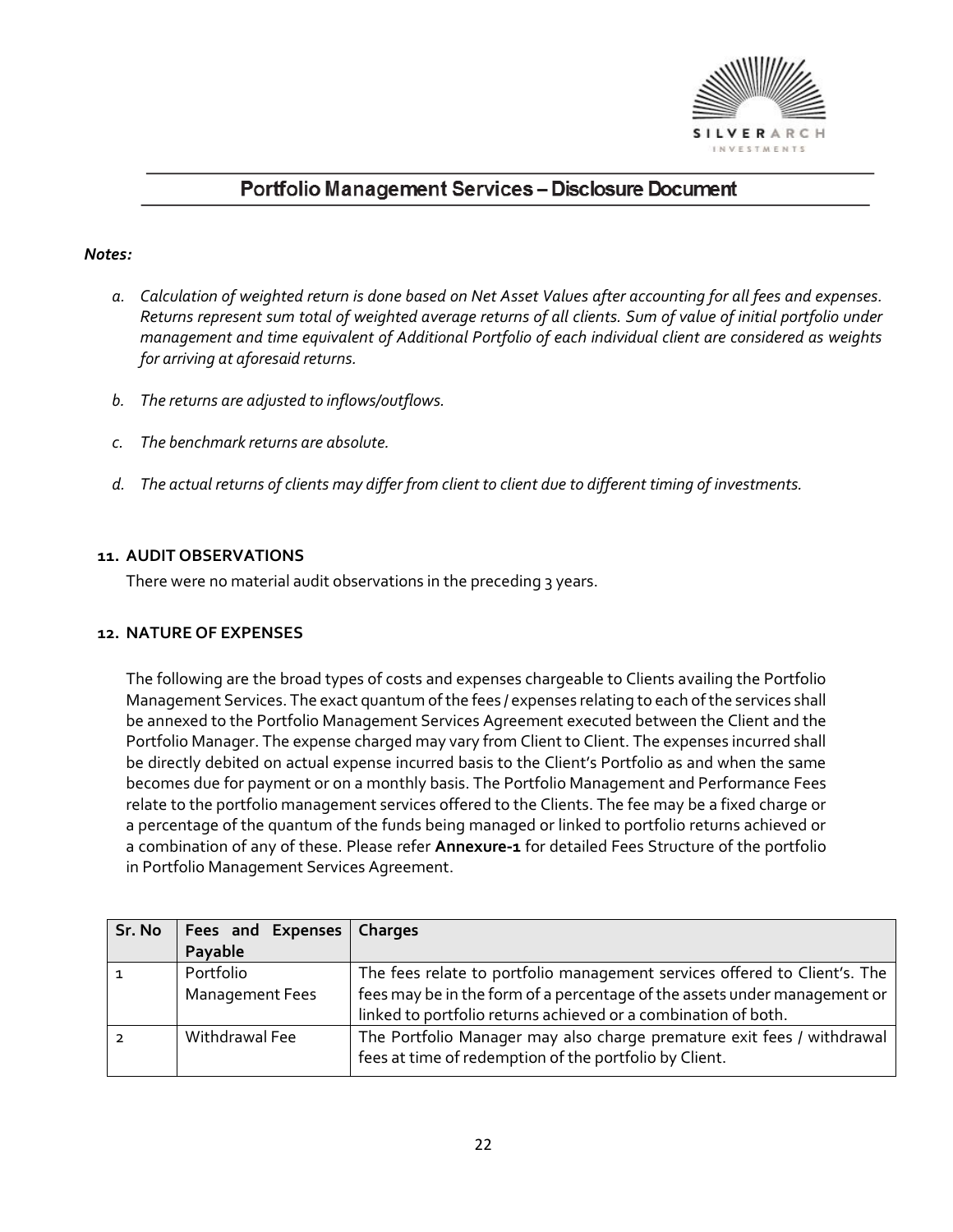

An indicative table of the charges that may be levied by the Portfolio Manager is given hereunder:

| <b>Nature of Fees</b>         | <b>Details</b>                                                           |
|-------------------------------|--------------------------------------------------------------------------|
| <b>Fixed Management Fee</b>   | Up to 2% per annum as may be agreed by the client in the PMS             |
|                               | agreement, to be charged monthly on average AUM for the month            |
| Performance Linked Management | The fees will be up to 20% of the returns generated for the portfolio as |
| Fee                           | may be agreed by the client in the PMS agreement. Performance            |
|                               | Based Management Fees will be charged only where there are               |
|                               | incremental profits and not on all the profits. This is known as High    |
|                               | Watermarking and will be explained in detail with illustrations in the   |
|                               | client agreement. High Watermarking would be adjusted for infusion       |
|                               | and withdrawal.                                                          |

The actual percentage fees charged by the Portfolio Manager for each Client shall be determined separately and the fees may vary from Client to Client. Further, the fees chargeable for new portfolio introduced by the Portfolio Manager shall be given separately. Goods and Services Tax (GST) and statutory levies would be levied separately as per the prevailing rates from time to time.

## **Other Expenses:**

Apart from Portfolio Management Fees, the following are the general costs and expenses to be borne by the Client availing the Portfolio Management Services of the Portfolio Manager on actual basis.

| Sr.            | Fees and Expenses          | Charges                                                                           |
|----------------|----------------------------|-----------------------------------------------------------------------------------|
| <b>No</b>      | Payable                    |                                                                                   |
| $\mathbf{1}$   | Custodian /                | The charges pertaining to opening and operation of depository accounts,           |
|                | <b>Depository Fees</b>     | transfer charges for securities, dematerialization,<br>custody and                |
|                |                            | rematerialization and other charges in connection with the operation and          |
|                |                            | management of the depository accounts.                                            |
| $\overline{2}$ | Registrar and              | Charges payable to registrars and transfer agents in connection with transfer     |
|                | <b>Transfer Agent Fees</b> | of securities including stamp charges, cost of affidavits, notary charges,        |
|                |                            | postage stamp and courier charges and other related charges would be              |
|                |                            | recovered.                                                                        |
| 3              | Brokerage and              | The brokerage charges and other charges like goods & services tax (GST),          |
|                | transaction costs          | stamp duty, transaction costs including bank charges, turnover tax, securities    |
|                |                            | transaction tax or any other tax levied by statutory authorities on the purchase  |
|                |                            | and sale of securities and entry or exit loads (if any) on units of Mutual Funds. |
| 4              | Certification and          | Charges payable for outsourced professional services like accounting, auditing,   |
|                | professional charges       | taxation and legal services etc. for documentation, notarizations,                |
|                |                            | certifications, attestations required by bankers or requlatory authorities        |
|                |                            | including legal fees etc would be recovered.                                      |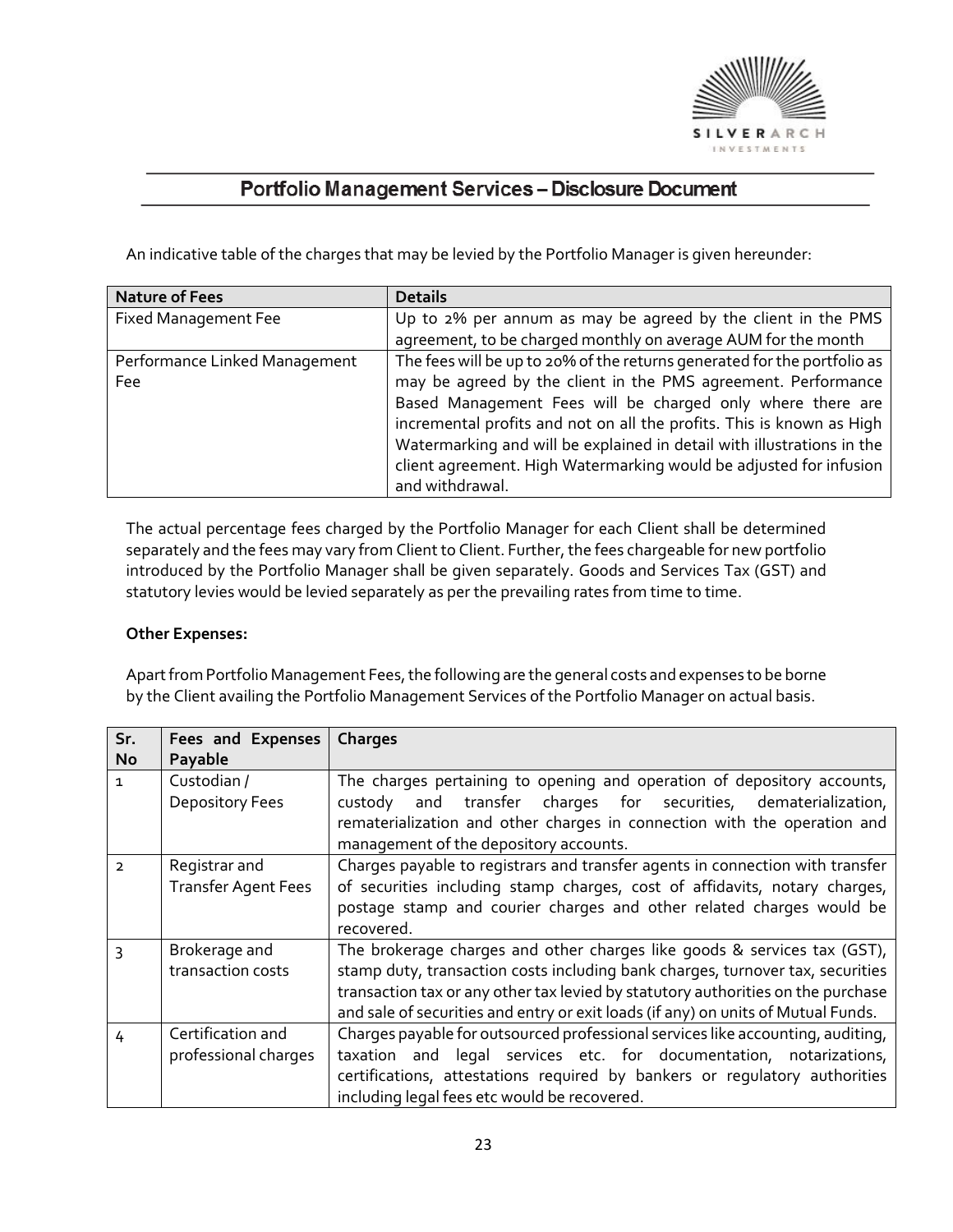

| Sr.       | Fees and Expenses     | <b>Charges</b>                                                                |
|-----------|-----------------------|-------------------------------------------------------------------------------|
| <b>No</b> | Payable               |                                                                               |
|           | Services related      | Charges in connection with day to day operations like courier expenses, stamp |
|           | expenses              | duty, goods & services tax (GST), postal, telegraphic any other out of pocket |
|           |                       | expenses as may be incurred by the portfolio manager would be recovered.      |
| 6         | Any other incidental  | All incidental and ancillary expenses not covered above but incurred by the   |
|           | and ancillary charges | Portfolio Manager on behalf of the Client for Portfolio Management and        |
|           |                       | expenses incurred by the Portfolio Manager in terms of the Agreement shall be |
|           |                       | charged to the Client.                                                        |

## **13. Taxation:**

## **A General**

Clients will be responsible and liable for taxes under the provisions of the Income Tax Act, 1961 for any income generated out of the investment made in the portfolio management scheme. SilverArch will not deduct tax on the capital gains generated out of the investment to be made in the portfolio management scheme. SilverArch will provide adequate statements to the clients for accounting purpose. In view of the individual nature of tax consequences on the income, capital gains or otherwise, arising from investments, each Client is advised to consult / his / her / its tax advisor with respect to the specific tax consequences to him/ her / it of participation in the portfolio management services. The Portfolio Manager shall not be responsible for assisting in or completing the fulfillment of the client's tax obligations.

## **B Tax deduction at source**

Tax is required to be deducted at source for non-residents by the authorized dealer. If required, tax will be withheld for non-residents. If any tax is required to be withheld on account of any future legislation, the Portfolio Manager shall be obliged to act in accordance with the regulatory requirements in this regard.

#### **C Advance tax installment obligations.**

It shall be the Client's responsibility to meet the obligation on account of advance tax installments payable on the due dates under the Income Tax Act.

## **14. ACCOUNTING POLICIES/VALUATIONS:**

Accounting under the respective portfolios is being done in accordance with generally accepted accounting principles. The following accounting policies will be applied for the portfolio investments of clients:

a) Dividend income earned by the Portfolio shall be recognized, not on the date the dividend is declared, but on the date the share is quoted on an ex-dividend basis. For investments, which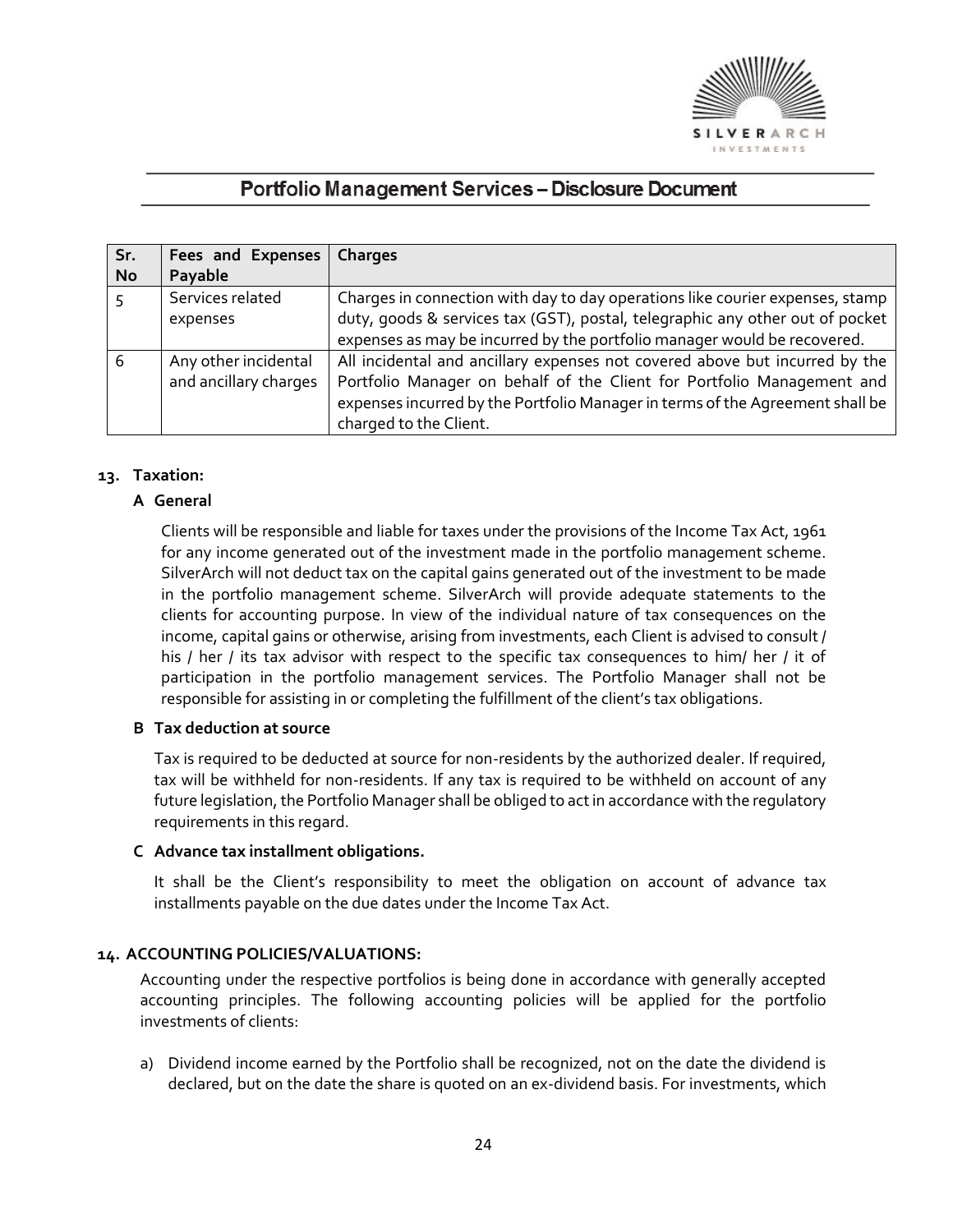

are not quoted on the stock exchange, dividend income would be recognized on the date of declaration of the dividend.

- b) In respect of all interest-bearing investments, income shall be accrued on a day-to-day basis as it is earned. Therefore, when such investments are purchased, interest paid for the period from the last interest due date up to the date of purchase should not be treated as a cost of purchase but shall be debited to Interest Recoverable Account. Similarly, interest received at the time of sale for the period from the last interest due date upto the date of sale must not be treated as an addition to sale value but shall be credited to Interest Recoverable Account.
- c) In determining the holding cost of investments and the gain or loss on sale of investments, the "First-In-First-Out" method shall be followed for each security. For derivatives, unrealized gains and losses will be calculated by marking to market the open positions.
- d) Transactions for purchase or sale of investments shall be recognized as of the trade date and not as of the settlement date, so that the effect of all investments traded during a financial year are recorded and reflected in the financial statements for that year. Where investment transactions take place outside the stock market, for example, acquisition through private placement or purchases or sales through private treaty, the transaction would be recorded, in the event of a purchase, as of the date on which the portfolio obtains an enforceable obligation to pay the price or, in the event of a sale, when the portfolio obtains an enforceable right to collect the proceeds of sale or an enforceable right to collect the proceeds of sale or an enforceable obligation to deliver the instruments sold.
- e) Bonus shares to which the portfolio becomes entitled shall be recognized only when the original shares on which the bonus entitlement accrues are traded on the stock exchange on an ex-bonus basis. Accordingly, date of recognition of bonus shares is construed as date of acquisition for the purpose of computing short term / long-term capital gain. Similarly, rights entitlements shall be recognized only when the original shares on which the right entitlement accrues are traded on the stock exchange on an ex-right basis. Date of application of right shares is construed as date of acquisition for the purpose of computing short/ long-term capital gain.
- f) The cost of investments acquired or purchased shall include grossed-up brokerage, stamp charges and any charge customarily included in the broker's bought note except for security transaction tax. Sales are accounted based on proceeds net of brokerage in case of equities and exit loads in case of units of mutual funds. In respect of privately placed debt instruments, any front-end discount offered shall be reduced from the cost of the investment.
- g) Investments in Equities, Mutual Funds and Debt Instruments will be valued at the closing market prices of the exchange (BSE or NSE, as the case may be), or the repurchase Net Asset Value declared for the relevant scheme of the mutual fund on the date of the report or any cut-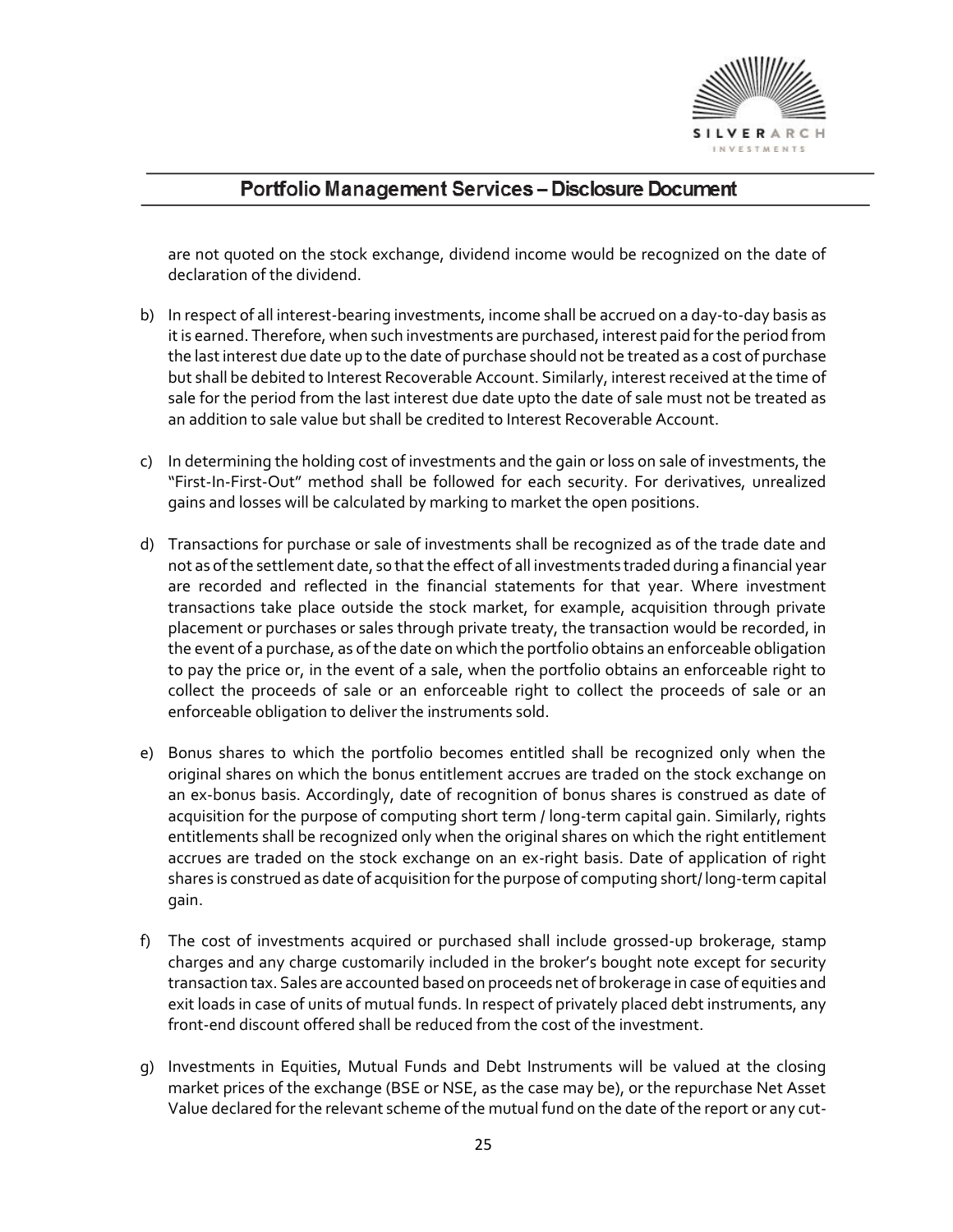

off date or the market value of the debt instrument at the cut-off date. Alternatively, the last available prices on the exchange or the most recent NAV will be reckoned.

- h) Portfolio Management fees are recognized / accrued in accordance with the Agreement.
- i) Securities Transaction Tax (STT) is recognized as an expense on the trade day when the securities are accounted for on which such STT is levied.
- j) Tax deducted at source on sale of shares or mutual fund units, interest or any other income on which tax is liable to be deducted, is adjusted against assets under management on a yearly basis at the end of the financial year since such amounts are not available to the Portfolio Manager for investment purpose.
- k) In case of the investment amount being received in the form of Securities, the same will be accounted for by the Portfolio Manager in the Portfolio on the date on which the Securities are credited in the Depository Account at the closing price of the Securities on that day of such credit. The securities received towards assets to be managed, which are sold and not added to the Portfolio are accounted at net selling price. The Portfolio Manager's system provides for capturing the original date and cost of purchase if the Client provides for the same. The computation of capital gains for reporting to the Client will be at the original cost and date of acquisition of the Securities received from the Client. However, for the purpose of computing performance / returns by the Portfolio Manager, date of credit of the Securities as aforesaid shall be taken to be the date of acquisition and the value of the Securities as stated above will be taken as cost of acquisition.
- l) In case Assets are redeemed in form of Securities, the same will be accounted for in the Portfolio Manager's system on the date on which the Securities are debited in the Depository Account and at the value being the closing price of the Securities on the same/next day of such debit. The Assets so redeemed in form of Securities will be shown as investment amount returned to the Client for the purpose of reporting to the Client and shall not form part of the report of computation of capital gain. However, for the purpose of computing performance / returns by the Portfolio Manager, date of debt as aforesaid shall be taken as date of sale and the value as stated above will be taken as the value received on sale.
- m) If the corporate action results in fractional entitlements, the same will be accounted for as gain on fractional entitlement upon receipt of money from the company towards fractional entitlements.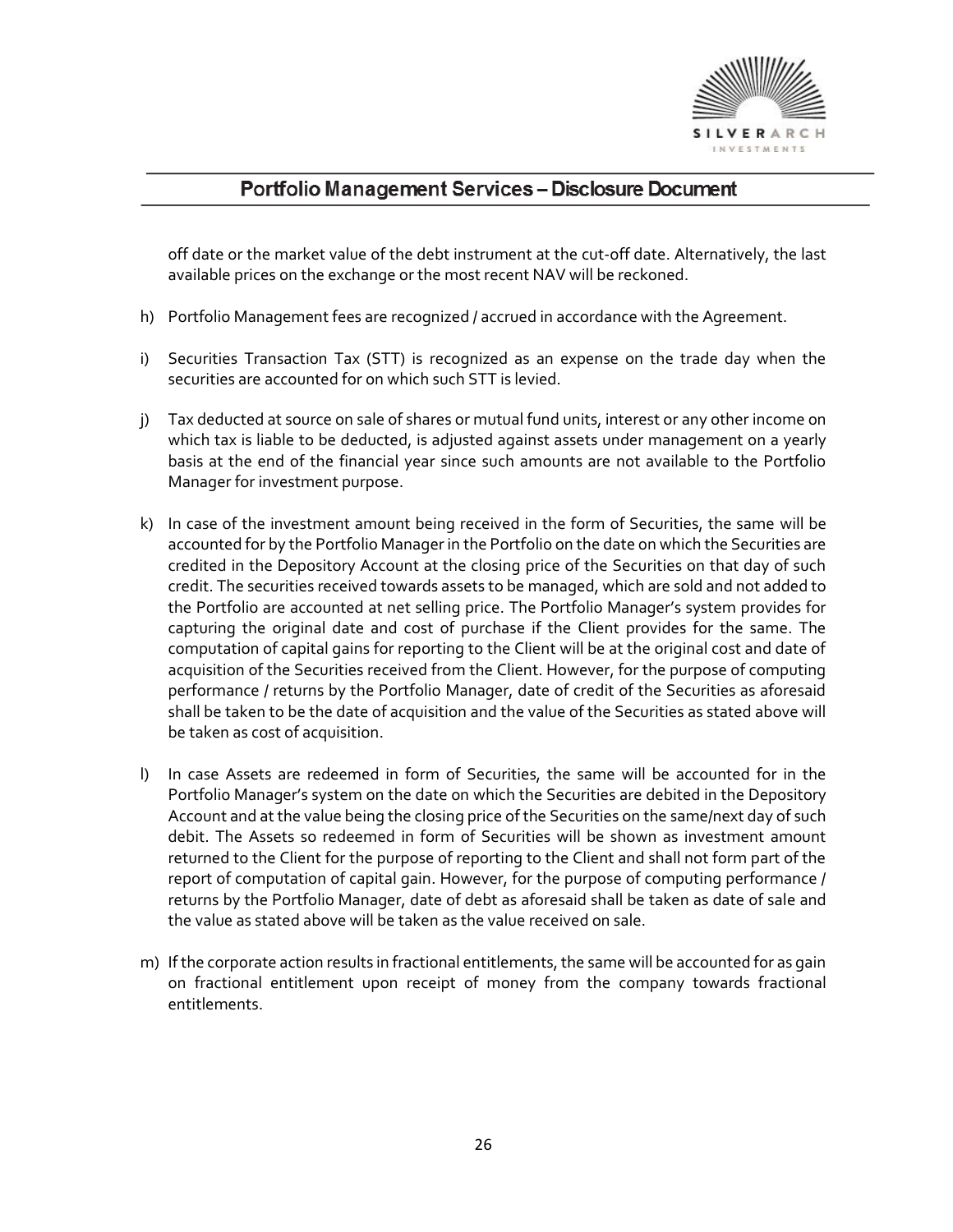

#### **15. INVESTORS SERVICES**

#### **Details of the investor relations officer who shall attend to investor queries and complaints**

| <b>NAME</b>    | Mr. Sanjay Nambiar                                                                                           |
|----------------|--------------------------------------------------------------------------------------------------------------|
| <b>Address</b> | 1B-1003, 10 <sup>th</sup> Floor, Parinee Crescenzo, G-Block, Bandra Kurla Complex, Bandra<br>East, Mumbai-51 |
| <b>Phone</b>   | +91 98197 74453                                                                                              |
| Email id       | Investor.services@silverarchinvest.com                                                                       |

#### **16. GRIEVANCE REDRESSAL AND DISPUTE SETTLEMENT MECHANISM:**

- 1. The aforesaid personnel and/or its team of the Portfolio Manager shall attend to and address any client query or concern as soon as practicably possible.
- 2. Dispute Settlement Mechanism:
	- 1. If the client is not satisfied with our services, client may register their grievances by:
		- i. Visit our website www.silverarchinvest.com and write to us on investor.services@silverarchinvest.com
		- ii. Calling our Investor Relation Officer
		- iii. Further you can also lodge your grievances with SEBI at http://scores.gov.in.
	- 2. In all your communications to us, you are requested to kindly indicate your PMS client code.
	- 3. Portfolio Manager agrees that it shall co-operate in redressing grievances of the client in respect of transaction routed through it under the Portfolio Management Services.
	- 4. For any unresolved grievances client is advised to communicate the same to the Compliance Officer within 30 days from the date of registration of grievances.
	- 5. If the Portfolio Manager fails to resolve the grievance, the Portfolio Manager / client will take forward the grievances for Arbitration to the Respective Authority or any relevant Authority)
	- 6. Client and the Portfolio Manager agree to refer any claims and / or disputes to Arbitration as per the Rules, Byelaws and Regulations of the SEBI and circulars issued there under as may in force time to time.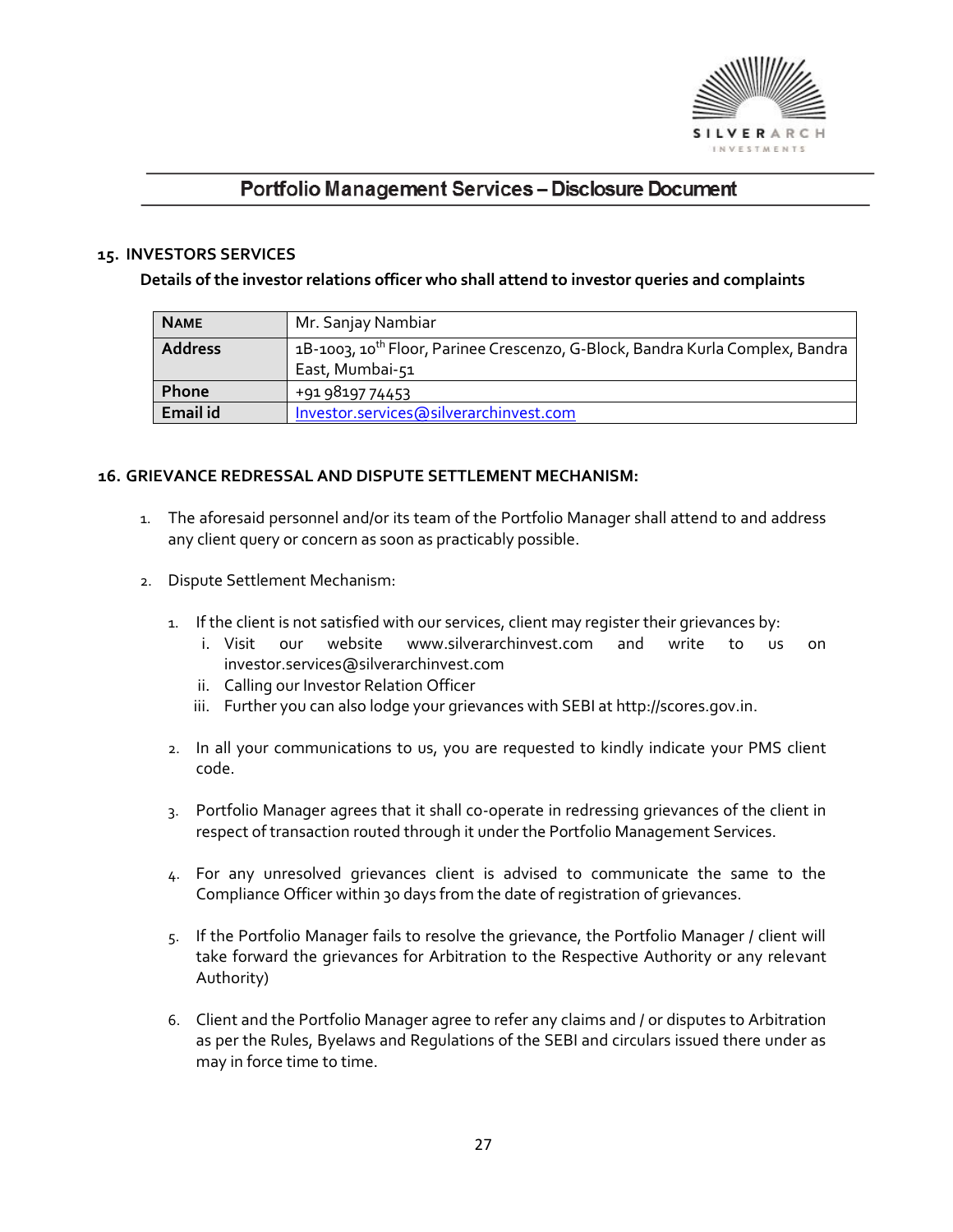

- 7. Portfolio Manager hereby agrees that it shall ensure faster settlement of any arbitration proceedings, any grievances / disputes arising out of transactions entered into between itself and the client and that he shall be liable to implement the arbitration award made in such proceedings.
- 8. Grievances, if any, that may arise pursuant to the Portfolio Management Services Agreement entered into shall as far as possible be redressed through the abovementioned administrative mechanism by the Portfolio Manager and are subject to SEBI (Portfolio Managers) Regulations 2020 and any amendments made thereto from time to time.
- 9. The Portfolio Manager will endeavor to address all companies regarding service deficiencies or causes for grievance, for whatever reason, in a reasonable manner and time. If the Investor remains dissatisfied with the remedies offered or the stand taken by the Portfolio Manager, the investor and the Portfolio Manager shall abide by the following mechanisms:
	- i. All disputes, differences, claims and questions whatsoever, which shall arise either during the subsistence of the agreement with a client or afterwards with regard to the terms thereof or any clause or thing contained therein or otherwise in any way relating to or arising there from or the interpretation of any provision therein shall be, in the first place settled by mutual discussions, failing which the same shall be referred to and settled by arbitration in accordance with and subject to the provisions of the Arbitration and Conciliation Act, 1996 or any statutory modification or re-enactment thereof for the time being in force. The arbitration proceedings shall be held in Mumbai and conducted in English.
	- ii. The agreement with the clients shall be governed by, construed and enforced in accordance with the laws of India. Any action or suit involving the agreement with a Client or the performance of the agreement by either party of its obligations will be conducted exclusively in courts located within the city of Mumbai in the State of Maharashtra in India.
- 10. Each party will bear the expenses/costs incurred by it in appointing the arbitrator and for the arbitration proceedings. However, the cost of appointing the presiding arbitrator will be borne equally by both the parties.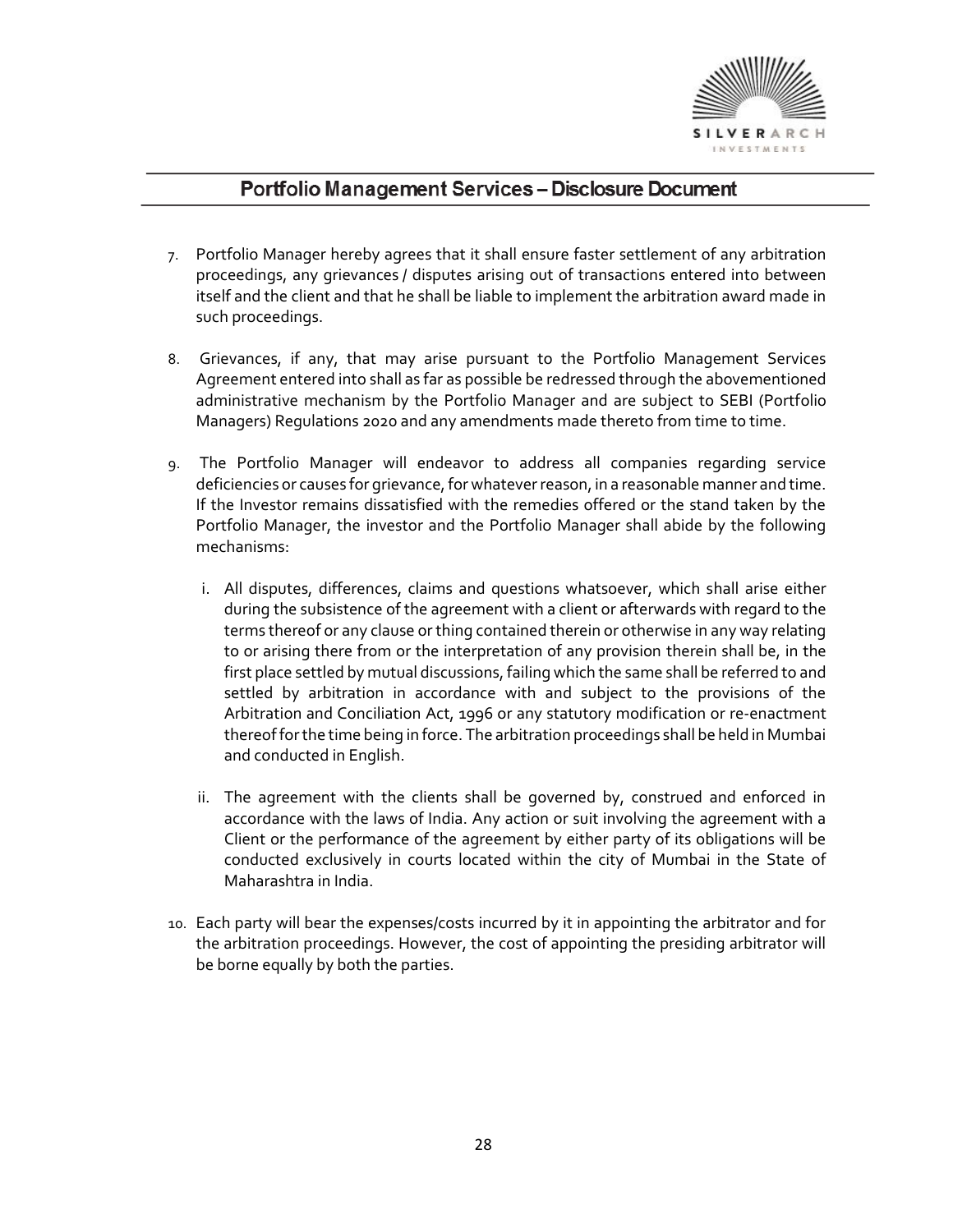

### **17. GENERAL**

- a. The Portfolio Manager and the Client can mutually agree to be bound by specific terms through a written two-way agreement ("the Portfolio Investment Management Agreement") between themselves.
- b. Distributors: The Portfolio Manager may (i) appoint channel partners/distributors to onboard the Client (ii) On-board the Client directly without intermediation of any channel partners/distributors. Further, Fees or commission paid to the Distributors shall be only from the fees received by Portfolio Manager from the client and not added over and above the fees mentioned in clause 10 of Disclosure Document.
- c. **DIRECT ON-BOARDING OF CLIENTS:** SilverArch provides the facility for direct on-boarding of clients i.e. on-boarding of clients without intermediation of distributors.

| Sr.<br>No. | <b>Name of the Director</b> | Signature                                                                                                                                                                                                                                                                                                                                                                                                                                                                                                        |
|------------|-----------------------------|------------------------------------------------------------------------------------------------------------------------------------------------------------------------------------------------------------------------------------------------------------------------------------------------------------------------------------------------------------------------------------------------------------------------------------------------------------------------------------------------------------------|
|            | Mr. Sanjeev Patni           | Digitally signed by Sanjeev Patni<br>Sanjeev<br>DN: c-IN. st-Maharashtra.<br>2.5.4.20=f7ced904b5f4ff107c7eec892f794c485f846dda84fa087c<br>a2285c1f379065f3.postalCode=400063.street=3303.Wing A.<br>Lodha Florenza venezla, western express highway, next to hub<br>mall, goregaon east.<br>Patni<br>serialNumber=3hf4hh193ec136ad09744f373f47c3329ha418442<br>0e55f34d92c68cbeb160911.o-Personal.cn-Sanieev Patni.<br>pseudonym=59e405ce8cc87344748b89a9400e4514<br>Date: 2021 06 19 12:13:21 +05:30"           |
| っ          | Mrs. Seema Patni            | Digitally signed by SEEMA PATNI<br><b>SEEMA</b><br>DN: c=IN. st=Maharashtra.<br>2.5.4.20=fe6bd3de8b9225859d5509602fd30167e5a4a6652a16a<br>4a802c7ec0e0cbeb972, postalCode=400063, street=3303, Wing<br>A. Loadha Fiorenza Venezia. Western Express Highway. Next to<br>Hub Mall, Goregaon East<br>serialNumber=Sa961e367d7700d136db16c8007657d73af89e3c<br><b>PATNI</b><br>bf4f1fa17fa07fc86d3361cf.o=Personal.on=SEEMA PATNL<br>pseudonym=6784286e3eb6e8016b958b67061f0b89<br>Date: 2021 06 19 12:10:58 +05'30" |

#### **APPROVED BY THE BOARD OF DIRECTORS**